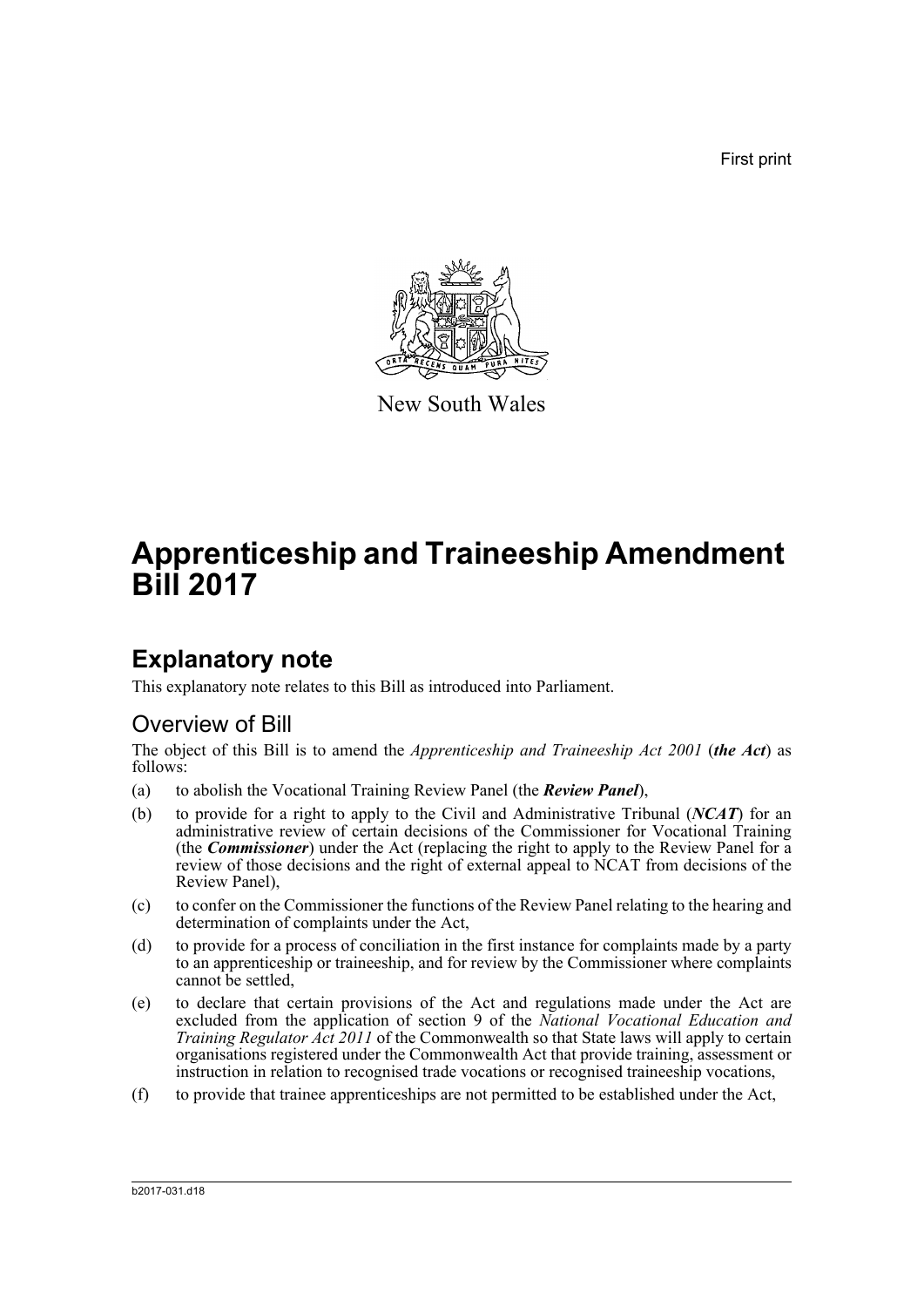- (g) to provide for the making of applications for the establishment of apprenticeships or traineeships by an agent on behalf of an employer,
- (h) to further provide for the matters of which the Commissioner must be satisfied before approving an application for the establishment of an apprenticeship or traineeship,
- (i) to further provide for the making of training contracts and training plans,
- (j) to require apprentices and trainees to undergo assessments of competence before being issued with a certificate of proficiency in the relevant vocation,
- (k) to enable the Commissioner to require an applicant for the recognition of trade training to undergo an assessment of competence and seek expert advice in connection with the application,
- (l) to require the Commissioner to obtain the unanimous recommendation of nominated industrial representatives before determining that applicants for recognition of qualifications or experience are adequately trained to pursue certain vocations,
- (m) to further provide for the making of orders prohibiting employers from entering into apprenticeships or traineeships,
- (n) to remove requirements to issue craft certificates and certificates of completion,
- (o) to require applications under the Act to be made in the manner and form approved by the Commissioner,
- (p) to provide for the issue of penalty notices for certain offences against the Act or regulations made under the Act,
- (q) to increase the maximum amount of penalty that can be imposed for certain offences against the Act or regulations,
- (r) to make other minor and consequential amendments, including savings and transitional provisions consequent on the proposed amendments.

# Outline of provisions

**Clause 1** sets out the name (also called the short title) of the proposed Act.

**Clause 2** provides for the commencement of the proposed Act on a day or days to be appointed by proclamation.

# **Schedule 1 Amendment of Apprenticeship and Traineeship Act 2001 No 80**

## **Abolition of Review Panel**

**Schedule 1 [73]** (proposed clause 30 of Schedule 4) abolishes the Review Panel. Proposed clause 29 of Schedule 4 provides that the functions of the Review Panel of dealing with pending proceedings will continue until one year after the day on which Division 2 of Part 6 of the Act is repealed by **Schedule 1 [64]** (or until an earlier or later date appointed by the regulations). **Schedule 1 [15], [16], [18], [21], [31], [32], [62], [63], [67], [68], [72], [74] and [77]** make consequential amendments.

**Schedule 1 [60]** provides for a right to apply to NCAT for an administrative review of certain decisions of the Commissioner under the Act. The amendment replaces the right to apply to the Review Panel for a review of a decision of the Commissioner, and the right of appeal to NCAT from decisions of the Review Panel.

**Schedule 1 [41]** confers on the Commissioner various functions that are currently conferred on the Review Panel relating to the recognition of trade training and qualifications and the hearing of complaints about a party's failure to discharge obligations under an apprenticeship or traineeship. **Schedule 1 [43], [46]–[49], [52], [54] and [57]** make consequential amendments.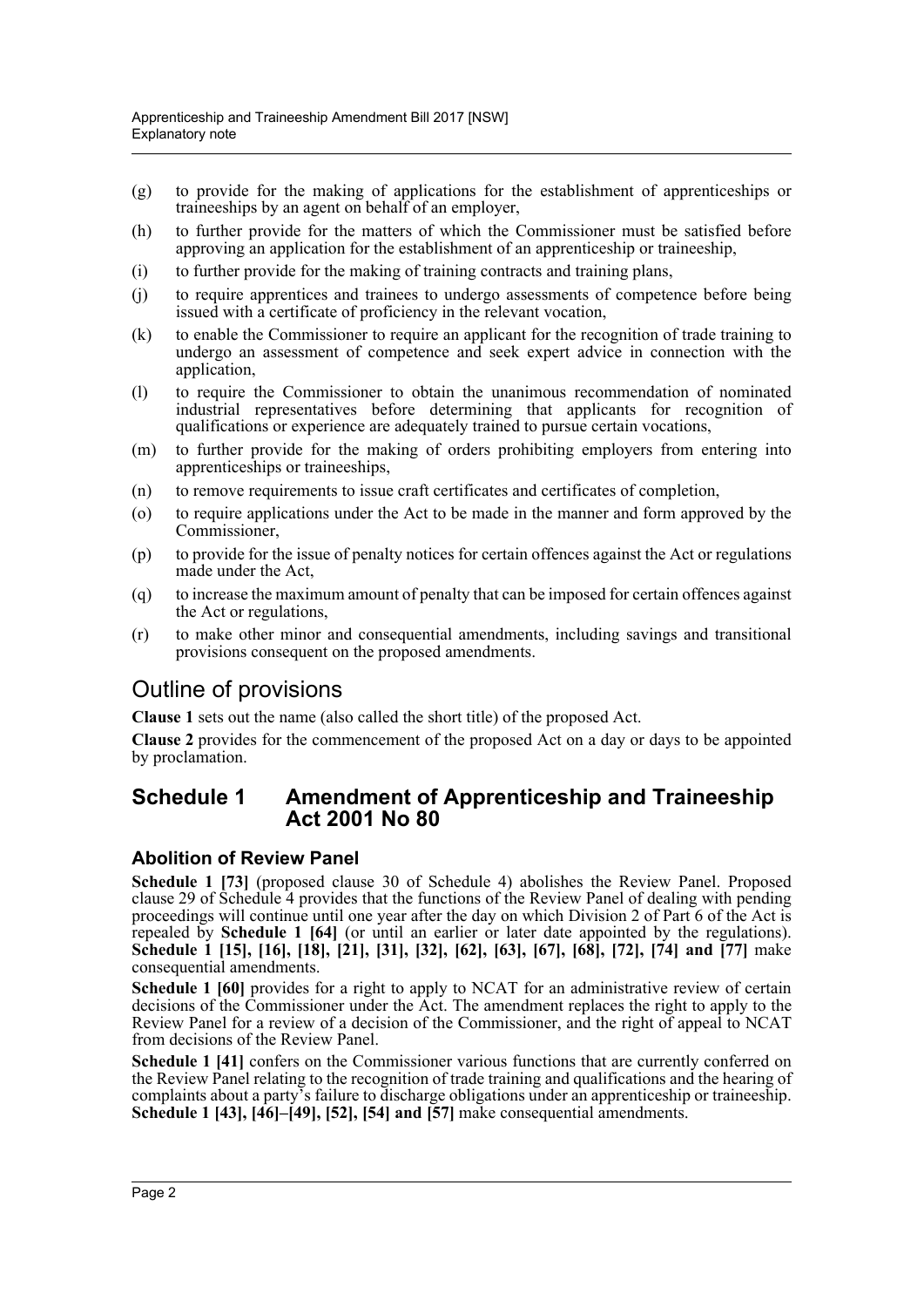**Schedule 1 [44]** provides that a complaint is to be referred to a conciliator authorised by the Commissioner in the first instance (rather than requiring the Commissioner to attempt to bring the parties to a settlement before referring the complaint to the Review Panel). **Schedule 1 [51]** makes a consequential amendment.

### **Application of Commonwealth National Vocational Education and Training Regulator Act 2011 and regulation of registered training organisations**

The *National Vocational Education and Training Regulator Act 2011* of the Commonwealth (the *Commonwealth Act*) provides that a training organisation registered by the National Vocational Education and Training Regulator (a *registered training organisation*) which operates in New South Wales is not subject to New South Wales law in relation to certain matters, including the regulation of registered training organisations and related investigative powers, sanctions and enforcement. However, the application of the Commonwealth Act is subject to any declaration made by New South Wales that a matter is an "excluded matter" to which the Commonwealth Act will not apply.

**Schedule 1 [2]** declares that certain provisions under the Act and regulations relating to registered training organisations providing training, assessment or instruction relating to any recognised trade vocation or recognised traineeship vocation and the exercise of related investigative powers, sanctions or enforcement (*State apprenticeship and traineeship regulation provisions*) constitute an "excluded matter" for the purposes of the provision of the Commonwealth Act that makes all registered training organisations immune to New South Wales law.

Pursuant to a power conferred by section 11 of the Commonwealth Act, the amendment also displaces the Commonwealth Act to the extent that it would render inoperative State apprenticeship and traineeship regulation provisions that are inconsistent with the Commonwealth Act.

**Schedule 1 [29]** sets out duties of registered training organisations in relation to the following matters:

- (a) the provision of information to the employer in relation to the progress of the apprentice or trainee in obtaining the relevant qualification,
- (b) the review of the training plan,
- (c) obtaining the confirmation of the employer before determining whether the apprentice or trainee has acquired the competencies of the relevant qualification,
- (d) notifying the Commissioner that the apprentice or trainee has become eligible to be awarded the relevant qualification by the registered training organisation,
- (e) notifying the Commissioner of any failure by the employer to allow the apprentice or trainee to commence or participate in the relevant training, to allow the organisation to conduct the relevant training or assessment or to provide any information requested by the organisation for the purpose of assessments of competence in relation to the relevant training.

**Schedule 1 [25]** provides for other duties of registered training organisations in relation to training plans (as explained below).

## **Training contracts and training plans**

**Schedule 1 [11] and [14]** (proposed section 7 (4)) make it clear that an application for the establishment of an apprenticeship or traineeship must be accompanied by a proposed training contract and a training plan proposal, in the form approved by the Commissioner and prepared in accordance with the vocational training order, rather than details required by the order. The Commissioner may require the applicant to lodge with the application the final training plan instead of a training plan proposal.

**Schedule 1 [25]** requires the relevant registered training organisation in relation to an apprenticeship or traineeship to prepare a training plan in the form approved by the Commissioner within 12 weeks after being notified of the approval of the establishment of the apprenticeship or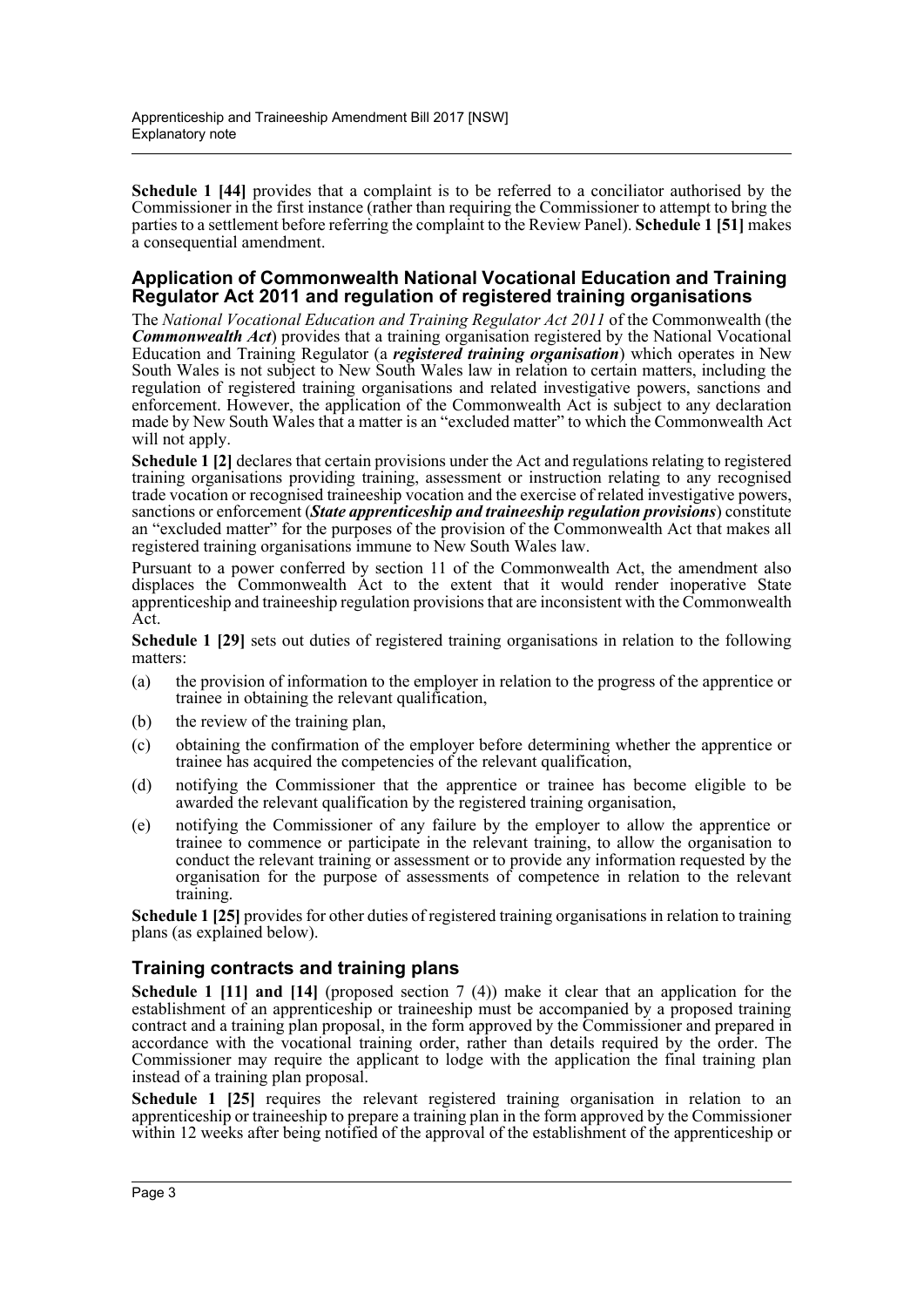traineeship. The organisation must keep a copy of the training plan and make the plan available for inspection on request by the Commissioner. The requirements do not apply if a training plan has already been lodged with the Commissioner (including as part of the application for establishment of the apprenticeship or traineeship).

**Schedule 1 [17]** requires the Commissioner to notify the relevant registered training organisation after determining an application for establishment of an apprenticeship or traineeship.

## **Suspension and cancellation**

**Schedule 1 [34]** modifies the process for suspension or cancellation of an apprenticeship or traineeship. Currently, an apprenticeship or traineeship may only be suspended or cancelled on the application of one or both of the parties. The amendment enables the Commissioner to suspend or cancel an apprenticeship or traineeship on the Commissioner's own initiative after giving the parties notice of the proposed suspension or cancellation and the opportunity to make submissions. The Commissioner may not suspend or cancel an apprenticeship or traineeship unless satisfied that both parties consent or that it is reasonable in the circumstances to do so. The Commissioner must give notice of the suspension or cancellation specifying the grounds of suspension or cancellation, the date on which it takes effect and, in the case of suspension, the period of suspension.

**Schedule 1 [45]** provides that the Commissioner is not required to give prior notice to the employer and apprentice or trainee of the suspension of an apprenticeship or traineeship pending the hearing of a complaint.

### **Competency assessments**

**Schedule 1 [35]** enables the Commissioner to require an apprentice or trainee to undergo a competency assessment by a registered training organisation nominated by the Commissioner before issuing the apprentice or trainee with a certificate of proficiency for the relevant vocation. **Schedule 1 [37]** enables the Commissioner to provide a copy of the report of the assessment to the Australian Skills Quality Authority.

**Schedule 1 [43]** (proposed section 36) enables the Commissioner to require an applicant for recognition of qualifications or experience in a particular trade vocation to undergo a competency assessment by a registered training organisation nominated by the Commissioner, and seek expert advice, before determining that the applicant is adequately trained to pursue the vocation. **Schedule 1 [75]** makes a consequential amendment.

**Schedule 1 [70]** provides that the regulations may make provision for or with respect to competency assessments and related consultation processes.

## **Penalties**

**Schedule 1 [65]** provides for the issue of penalty notices for offences against the Act or the regulations. Penalty notices may be issued by persons authorised in writing by the Commissioner. **Schedule 1 [10]** increases, from 20 penalty units to 100 penalty units, the maximum penalty amount for the following offences:

- (a) failing to apply for the establishment of an apprenticeship or traineeship within 28 days after employing an apprentice or trainee,
- (b) employing a person under the age of 21 years in a recognised trade vocation who is not an apprentice or qualified tradesperson in the vocation.

**Schedule 1 [26]** increases, from 20 penalty units to 200 penalty units, the maximum penalty amount for the offence of an employer knowingly placing an apprentice or trainee with a host employer who is a prohibited employer.

**Schedule 1 [40]** increases, from 20 penalty units to 200 penalty units, the maximum penalty amount for the following offences:

(a) requiring an apprentice or trainee to make payments or give bonds with respect to the establishment of an apprenticeship or traineeship,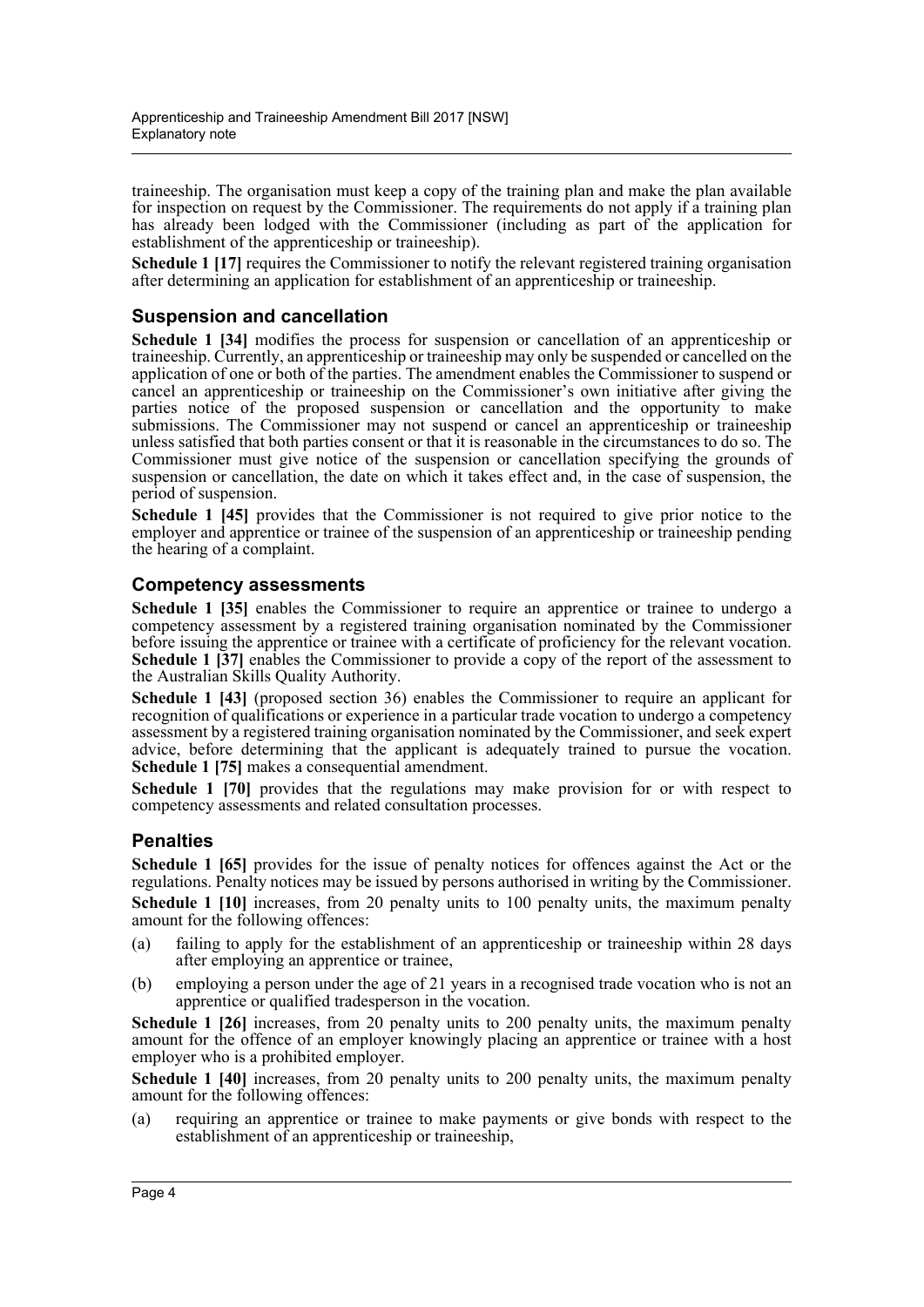- (b) failing to comply with certain requirements of, or obstructing, an industry training officer,
- (c) giving false or misleading information in relation to an application under the Act,
- (d) disclosing trade secrets and other business information obtained in connection with the administration or execution of the Act.

**Schedule 1 [39]** increases, from 10 penalty units to 100 penalty units, the maximum penalty amount for the offence of falsely advertising or representing that a person or body is registered under the Act as a group training organisation.

**Schedule 1 [50]** increases, from 5 penalty units to 50 penalty units, the maximum penalty amount for the following offences in connection with the hearing of a complaint:

- (a) failing to comply with a requirement to attend the hearing or produce a document,
- (b) failing to comply with a requirement to answer a question, or making a false or misleading statement, at the hearing,
- (c) misconduct at the hearing.

**Schedule 1 [71]** increases, from 10 penalty units to 100 penalty units, the maximum penalty amount that may be imposed for an offence under the regulations.

### **Miscellaneous amendments**

**Schedule 1 [1], [61], [74]** (omission of definition of *public servant*) **and [76]** are law revision amendments consequent on the enactment of the *Government Sector Employment Act 2013* and the Commonwealth *Fair Work Act 2009*.

**Schedule 1 [3]** confers on the Commissioner the function of issuing vocational training guidelines currently conferred on the Secretary of the Department of Industry.

**Schedule 1 [4], [5] and [9]** make minor amendments to clarify references to the expressions *required training*, *appropriate qualification* and *recognised traineeship vocation*, respectively.

**Schedule 1 [6]** provides that a vocational training order in relation to a recognised trade vocation or recognised traineeship vocation may specify the units of competency forming part of the training for the vocation.

**Schedule 1 [7]** updates a reference to the website on which vocational training orders are published.

**Schedule 1 [8]** inserts a note explaining the effect of registration of an employer or apprentice or trainee (in the register of apprenticeships and traineeships established under the Act) in relation to eligibility for funding under State and Commonwealth incentive schemes.

**Schedule 1 [13]** requires an application for the establishment of an apprenticeship or traineeship by an employer who proposes to place the apprentice or trainee with a host employer to specify the business address (rather than any postal or other address), ACN (if any) and ABN of the host employer.

**Schedule 1 [14]** (proposed section 7 (5B)) enables an agent approved by the Commissioner to make an application for the establishment of an apprenticeship or traineeship on behalf of an employer if the agent certifies that certain relevant documentation has been duly executed by the parties. Proposed section 7 (5C) enables the Commissioner to refuse to accept applications lodged by the agent if the agent fails to provide the certification.

**Schedule 1 [14]** (proposed section 7 (5D)) provides that the establishment of an apprenticeship under which the employer does not undertake to employ the apprentice for the whole of the term of the apprenticeship (a *trainee apprenticeship*) is not permitted under the Act. **Schedule 1 [12], [20], [22], [23] and [28]** make consequential amendments.

**Schedule 1 [19]** specifies additional matters (relating to conditions of employment and the requirements of vocational training orders) of which the Commissioner must be satisfied before approving an application for the establishment of an apprenticeship or traineeship.

**Schedule 1 [24]** makes it clear that a training contract that binds the employer and apprentice or trainee is the contract most recently executed between the parties, as varied under the Act.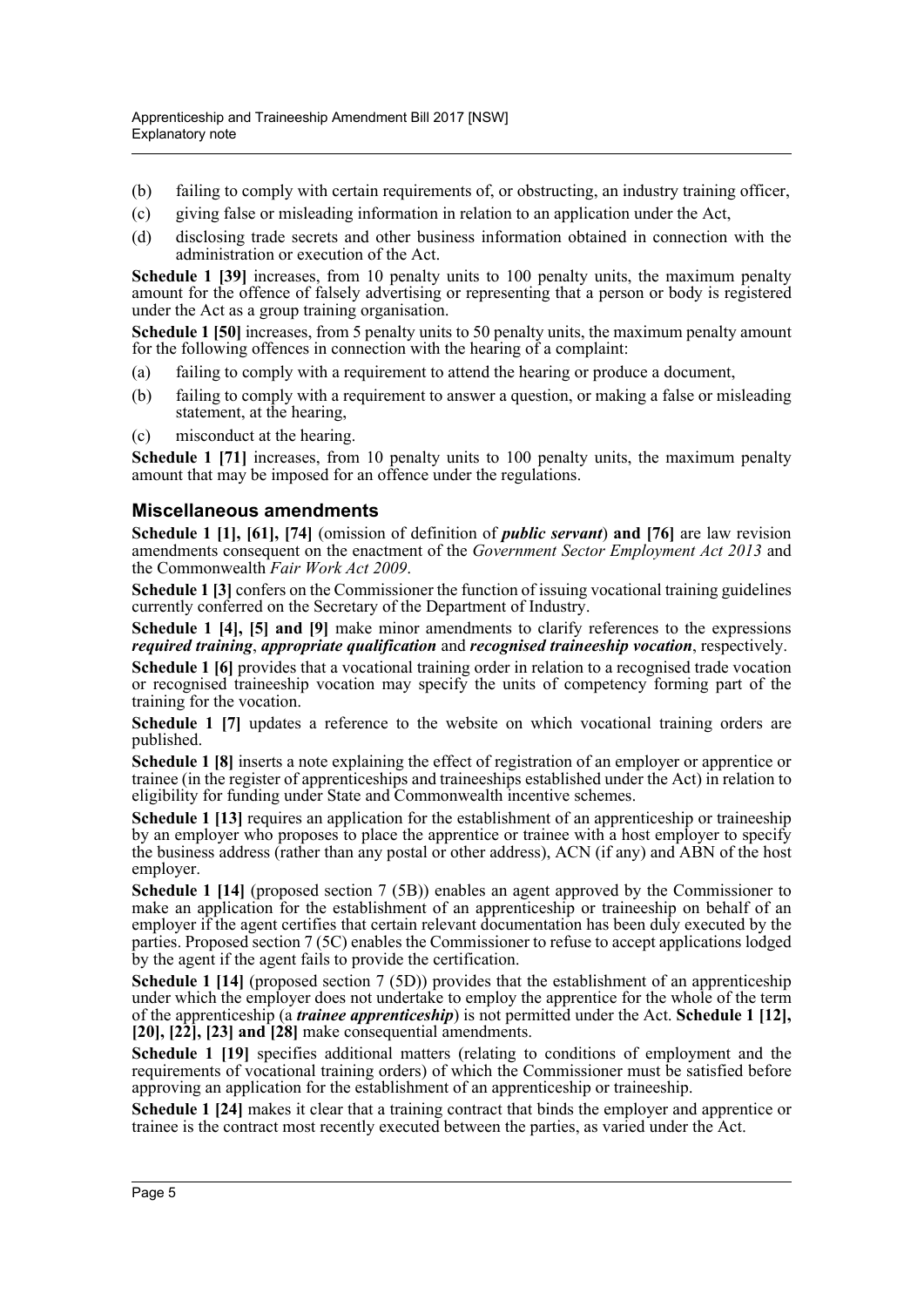**Schedule 1 [36]** removes provisions enabling the Commissioner to issue craft certificates or certificates of completion (instead of certificates of proficiency) to apprentices or trainees who have completed an apprenticeship or traineeship but not yet been awarded an appropriate qualification. **Schedule 1 [42], [43], [74] and [79]** make consequential amendments.

**Schedule 1 [43]** (proposed section 37) makes special provision in relation to the recognition of qualifications or experience of a person in a recognised trade vocation for which the person requires a certificate of proficiency in order to work in the vocation. For the purpose of determining an application for recognition of the qualifications or experience, the Commissioner is to nominate representatives of industrial organisations that represent employees and employers (at least one of each). The Commissioner may determine that the person is adequately trained to pursue the vocation only if the industrial representatives make a unanimous recommendation to that effect. The Commissioner is to provide to the industrial representatives any information obtained by the Commissioner in connection with the application. The regulations may make further provision for or with respect to applications and determinations. **Schedule 1 [43]** also repeals a provision containing matters that are dealt with by proposed sections 36 and 37.

**Schedule 1 [55]** enables the Commissioner to specify limitations on orders prohibiting employers from entering into apprenticeships or traineeships. **Schedule 1 [53]** defines orders of this kind as *prohibition orders* and makes a consequential amendment. **Schedule 1 [14]** (proposed section 7 (6))**, [26] and [56]** also make consequential amendments.

**Schedule 1 [58]** enables the Commissioner to vary a prohibition order.

**Schedule 1 [59]** makes it an offence for an employer who is subject to a prohibition order to employ an apprentice or trainee contrary to the order. **Schedule 1 [26]** makes a consequential amendment to remove a more limited offence applying to employment under host employment arrangements.

**Schedule 1 [66]** provides that applications under the Act must be made in the manner and form approved by the Commissioner.

**Schedule 1 [73]** contains provisions of a savings or transitional nature relating to the following matters:

- (a) the abolition of the Vocational Training Review Panel, including the manner in which proceedings pending in the Vocational Training Review Panel, NCAT or a court are to be dealt with,
- (b) the preparation of training plans,
- (c) the making and settlement of complaints,
- (d) the suspension and cancellation of apprenticeships and traineeships,
- (e) trade recognition and assessment,
- (f) trainee apprenticeships,
- (g) vocational training guidelines issued by the Secretary of the Department of Industry.

**Schedule 1 [69]** omits a provision authorising the Secretary to delegate the Secretary's functions under the Act. The provision is made redundant by the conferral of those functions on the Commissioner by the proposed Act.

**Schedule 1 [74]** inserts definitions of *prohibition order*, *relevant registered training organisation* and *training plan*. **Schedule 1 [27], [30], [33], [38] and [78]** make consequential amendments.

# **Schedule 2 Amendment of other Acts and instruments**

**Schedule 2** makes consequential amendments to other Acts and instruments as follows:

- (a) the *Apprenticeship and Traineeship Regulation 2017* is amended to remove provisions and references that are made redundant by the proposed Act,
- (b) the *Civil and Administrative Tribunal Regulation 2013* is amended to provide that fees are not payable for the lodgment of an administrative review application under the Act,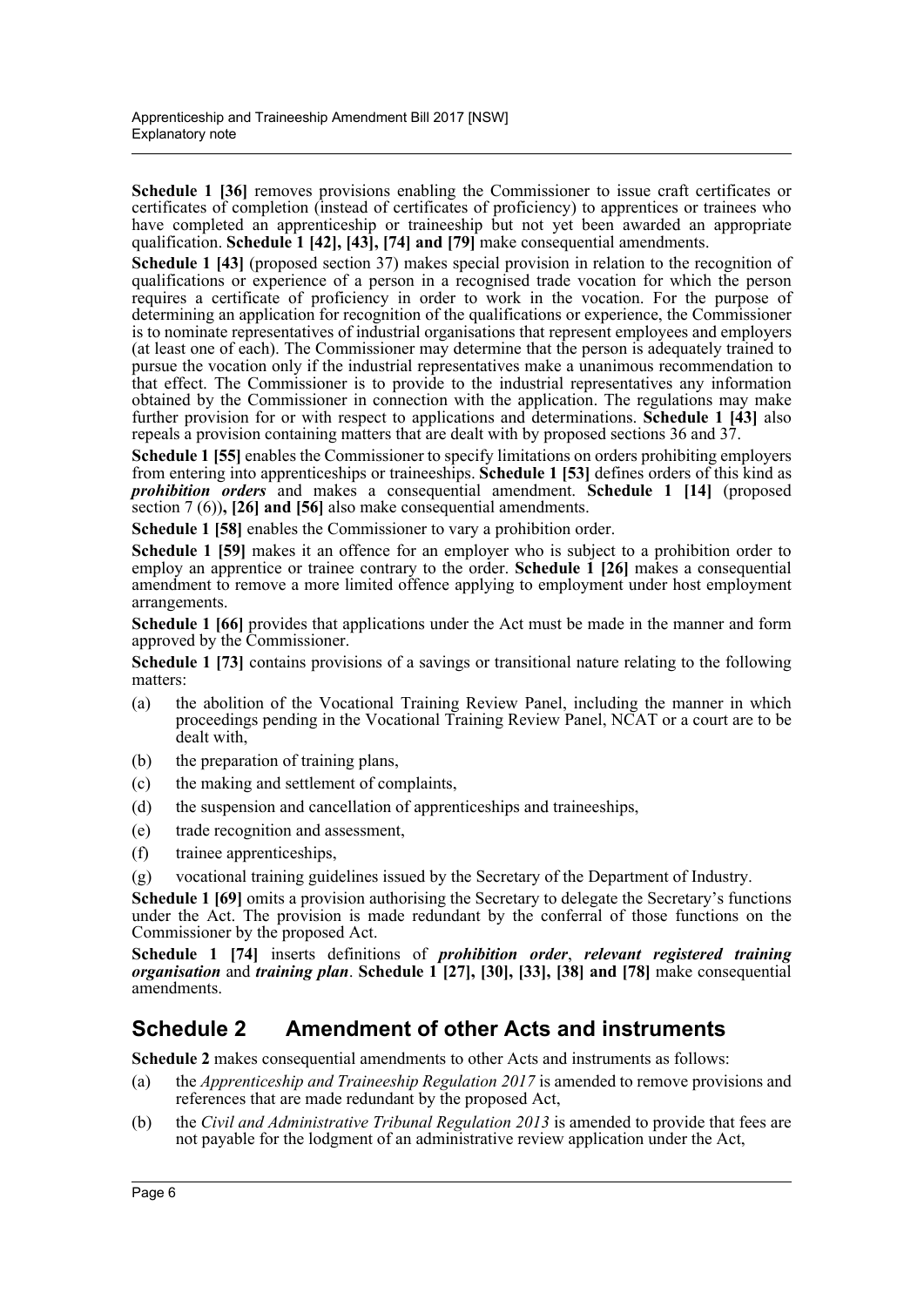(c) the *Hairdressers Act 2003* and the *Government Information (Public Access) Regulation 2009* are amended to remove matter relating to the Vocational Training Review Panel.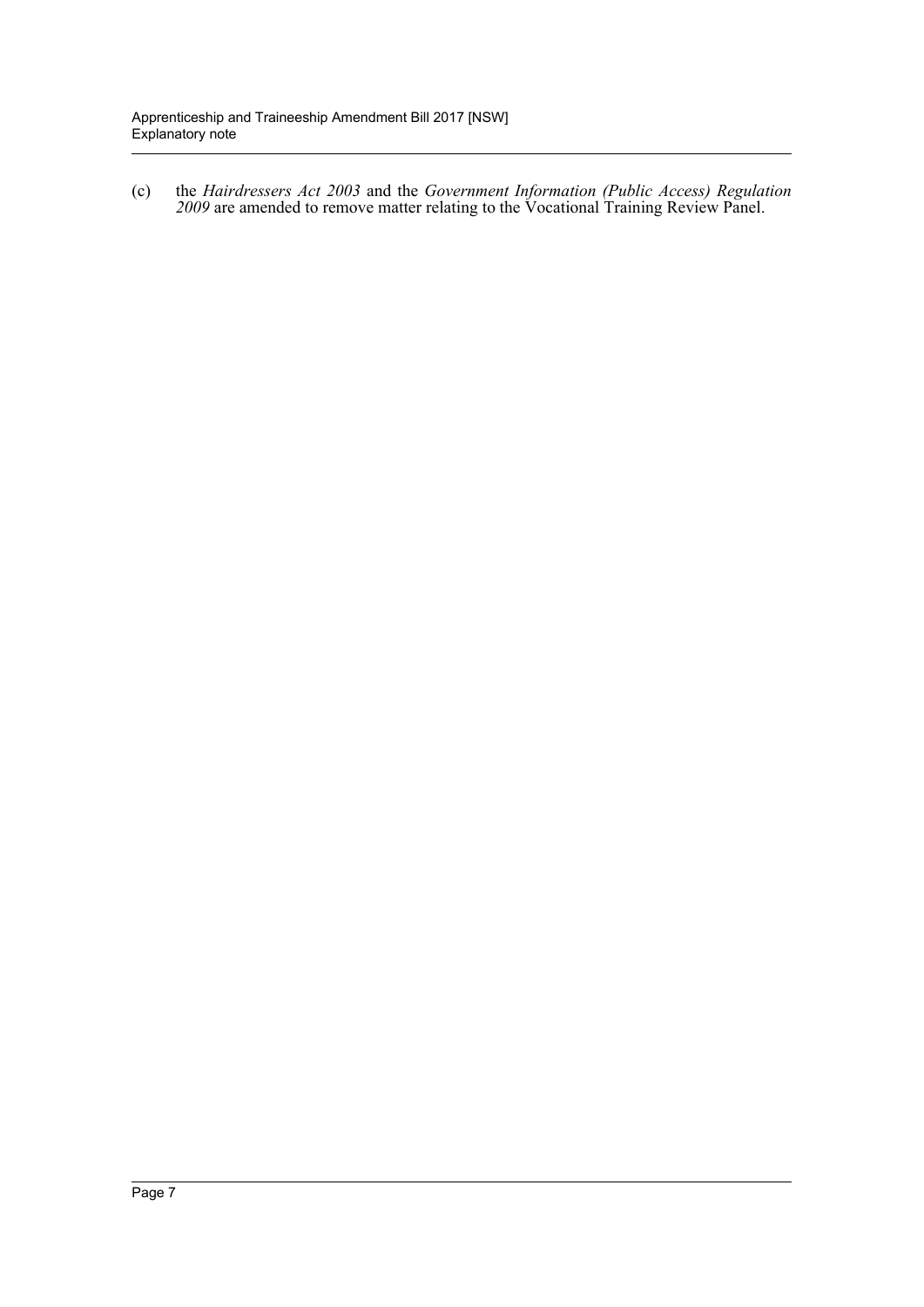First print

Page



New South Wales

# **Apprenticeship and Traineeship Amendment Bill 2017**

# **Contents**

|                   | Name of Act                                                |    |
|-------------------|------------------------------------------------------------|----|
|                   | Commencement                                               | 2. |
| <b>Schedule 1</b> | Amendment of Apprenticeship and Traineeship Act 2001 No 80 | 3  |
| <b>Schedule 2</b> | <b>Amendment of other Acts and instruments</b>             | 20 |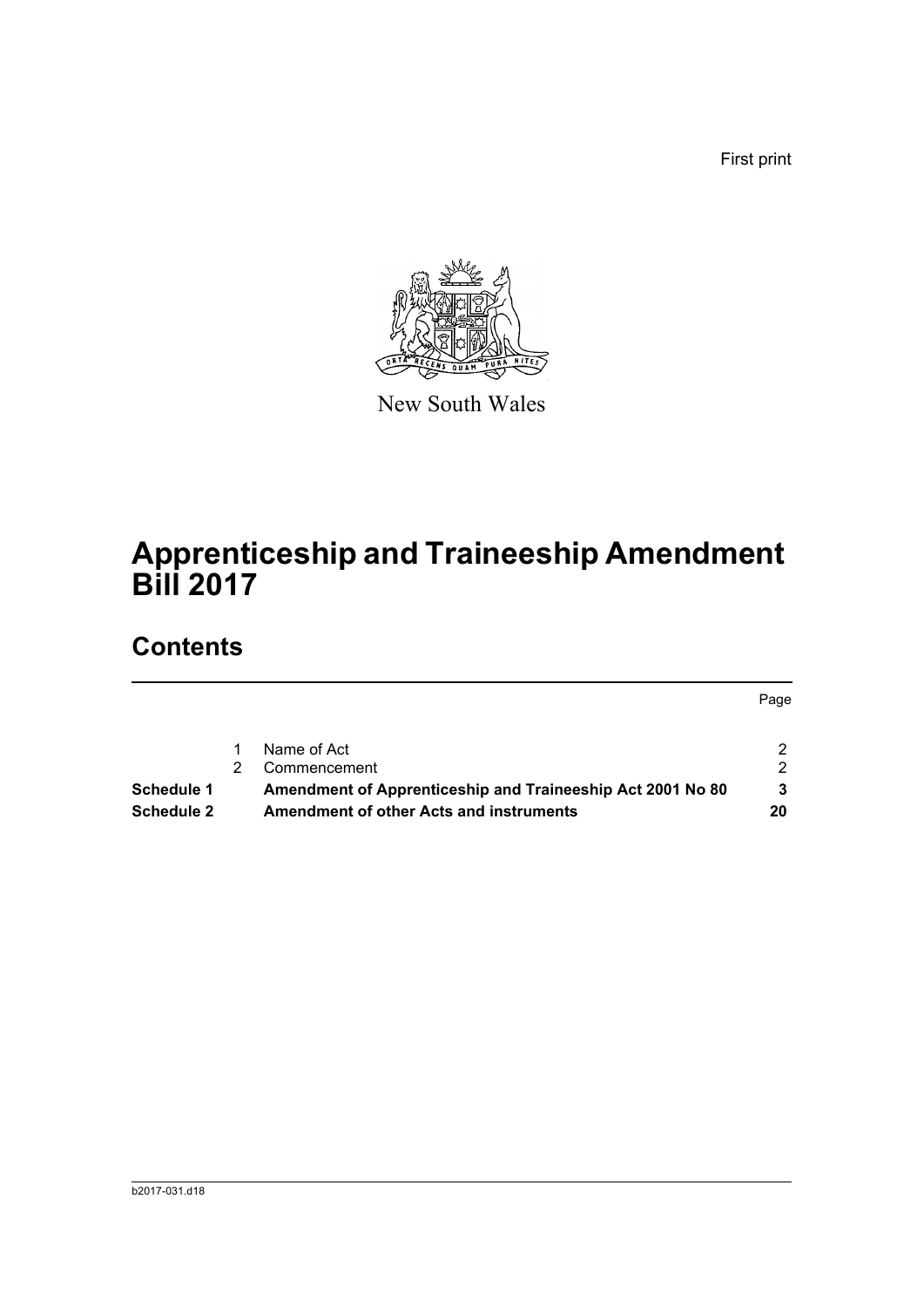

New South Wales

# **Apprenticeship and Traineeship Amendment Bill 2017**

No , 2017

## **A Bill for**

An Act to amend the *Apprenticeship and Traineeship Act 2001* to make further provision with respect to the regulation of apprenticeships and traineeships; to make related amendments to other legislation; and for other purposes.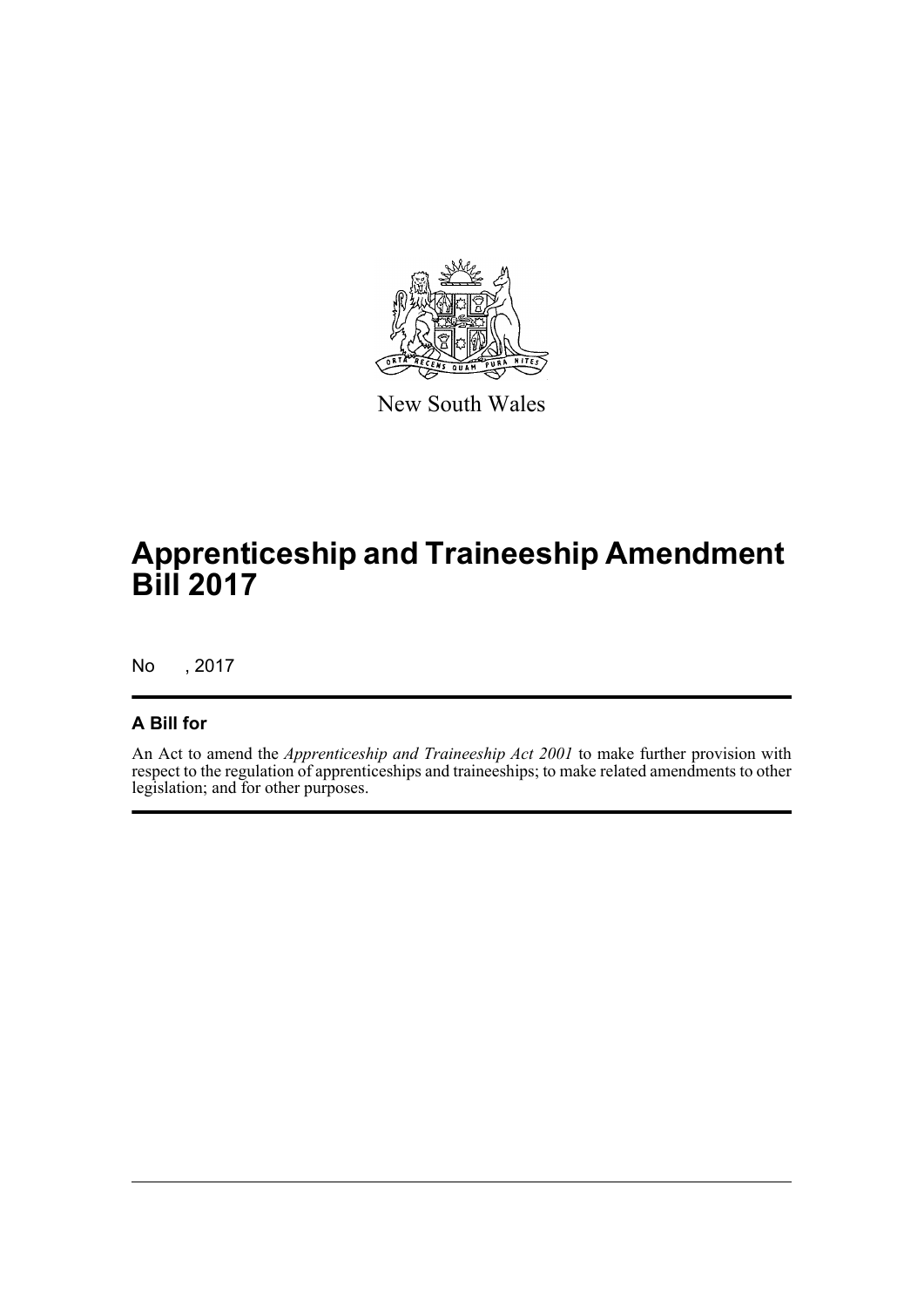<span id="page-9-1"></span><span id="page-9-0"></span>

| The Legislature of New South Wales enacts:                                 |                |
|----------------------------------------------------------------------------|----------------|
| Name of Act                                                                | $\mathcal{P}$  |
| This Act is the <i>Apprenticeship and Traineeship Amendment Act 2017</i> . | 3              |
| <b>Commencement</b>                                                        | $\overline{4}$ |
| This Act commences on a day or days to be appointed by proclamation.       | 5              |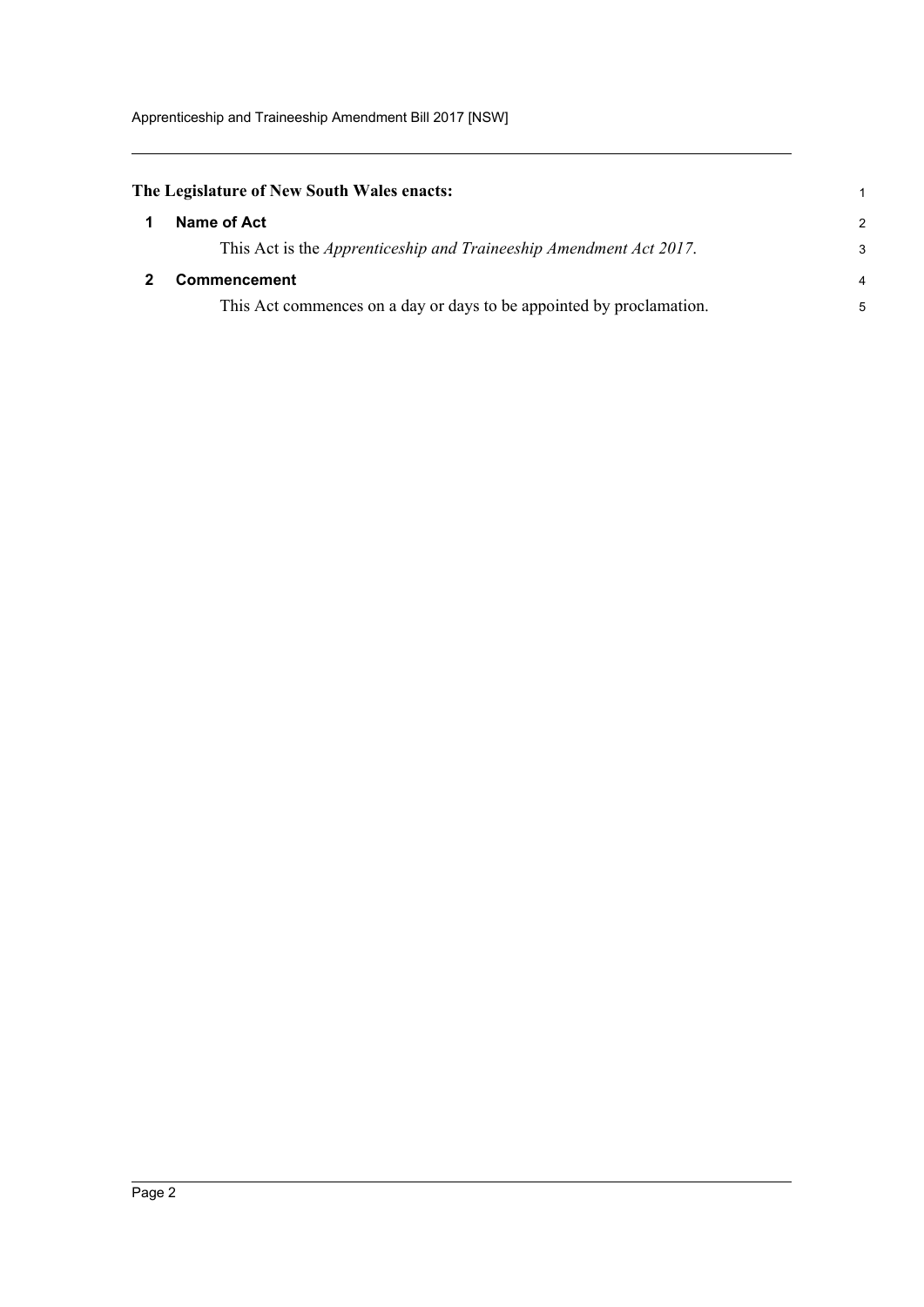<span id="page-10-0"></span>

| <b>Schedule 1</b> |                                                                                                                                                                                                            |                         | <b>Amendment of Apprenticeship and Traineeship</b><br><b>Act 2001 No 80</b> | $\mathbf{1}$<br>$\overline{2}$                                                                                                                                                                                                                                                                                                                                                                                                                                                                                                                                                                                                 |                                              |  |
|-------------------|------------------------------------------------------------------------------------------------------------------------------------------------------------------------------------------------------------|-------------------------|-----------------------------------------------------------------------------|--------------------------------------------------------------------------------------------------------------------------------------------------------------------------------------------------------------------------------------------------------------------------------------------------------------------------------------------------------------------------------------------------------------------------------------------------------------------------------------------------------------------------------------------------------------------------------------------------------------------------------|----------------------------------------------|--|
| [1]               |                                                                                                                                                                                                            |                         |                                                                             | Whole Act (except where otherwise amended by this Schedule)                                                                                                                                                                                                                                                                                                                                                                                                                                                                                                                                                                    | $\ensuremath{\mathsf{3}}$                    |  |
|                   |                                                                                                                                                                                                            |                         |                                                                             | Omit "public servant" and "public servants" wherever occurring.                                                                                                                                                                                                                                                                                                                                                                                                                                                                                                                                                                | 4                                            |  |
|                   |                                                                                                                                                                                                            |                         |                                                                             | Insert instead "Public Service employee" and "Public Service employees", respectively.                                                                                                                                                                                                                                                                                                                                                                                                                                                                                                                                         | 5                                            |  |
| $[2]$             |                                                                                                                                                                                                            | <b>Section 3A</b>       |                                                                             |                                                                                                                                                                                                                                                                                                                                                                                                                                                                                                                                                                                                                                | 6                                            |  |
|                   |                                                                                                                                                                                                            | Insert after section 3: |                                                                             |                                                                                                                                                                                                                                                                                                                                                                                                                                                                                                                                                                                                                                | $\overline{7}$                               |  |
|                   | 3A                                                                                                                                                                                                         | (Cth)                   |                                                                             | Application of National Vocational Education and Training Regulator Act 2011                                                                                                                                                                                                                                                                                                                                                                                                                                                                                                                                                   | 8<br>9                                       |  |
|                   |                                                                                                                                                                                                            | (1)                     |                                                                             | In this section:                                                                                                                                                                                                                                                                                                                                                                                                                                                                                                                                                                                                               | 10                                           |  |
|                   |                                                                                                                                                                                                            |                         |                                                                             | <b>Commonwealth Act</b> means the National Vocational Education and Training<br><i>Regulator Act 2011</i> of the Commonwealth.                                                                                                                                                                                                                                                                                                                                                                                                                                                                                                 | 11<br>12                                     |  |
|                   |                                                                                                                                                                                                            |                         |                                                                             | State apprenticeship and traineeship regulation provisions means the<br>provisions of this Act and the regulations:                                                                                                                                                                                                                                                                                                                                                                                                                                                                                                            | 13<br>14                                     |  |
|                   |                                                                                                                                                                                                            |                         | (a)                                                                         | regulating organisations providing training, assessment or instruction in<br>relation to a recognised trade vocation or a recognised traineeship<br>vocation, and                                                                                                                                                                                                                                                                                                                                                                                                                                                              | 15<br>16<br>17                               |  |
|                   |                                                                                                                                                                                                            |                         | (b)                                                                         | providing for the approval by or under this Act of training, assessment<br>or instruction provided by organisations, and                                                                                                                                                                                                                                                                                                                                                                                                                                                                                                       | 18<br>19                                     |  |
|                   |                                                                                                                                                                                                            |                         | (c)                                                                         | providing for the standards to be complied with under this Act by<br>organisations, and                                                                                                                                                                                                                                                                                                                                                                                                                                                                                                                                        | 20<br>21                                     |  |
|                   |                                                                                                                                                                                                            |                         | (d)                                                                         | providing for the exercise of investigative powers, sanctions and<br>enforcement by or under this Act in relation to such matters.                                                                                                                                                                                                                                                                                                                                                                                                                                                                                             | 22<br>23                                     |  |
|                   |                                                                                                                                                                                                            | (2)                     |                                                                             | The State apprenticeship and traineeship regulation provisions are declared to<br>be an excluded matter for the purposes of section 10 of the Commonwealth<br>Act in relation to section 9 (Immunity from State and Territory laws) of the<br>Commonwealth Act to the extent that section 9 would prevent the application<br>of the State apprenticeship and traineeship regulation provisions to an NVR<br>registered training organisation (within the meaning of the Commonwealth<br>Act) providing training, assessment or instruction in relation to a recognised<br>trade vocation or a recognised traineeship vocation. | 24<br>25<br>26<br>27<br>28<br>29<br>30<br>31 |  |
|                   |                                                                                                                                                                                                            | (3)                     |                                                                             | Without limiting subsection (2), each provision of this Act (and of any<br>regulations made under this Act) is declared to be a VET legislation<br>displacement provision for the purposes of section 11 of the Commonwealth<br>Act generally.                                                                                                                                                                                                                                                                                                                                                                                 | 32<br>33<br>34<br>35                         |  |
| $[3]$             |                                                                                                                                                                                                            |                         |                                                                             | <b>Section 4 Vocational training guidelines</b>                                                                                                                                                                                                                                                                                                                                                                                                                                                                                                                                                                                | 36                                           |  |
|                   |                                                                                                                                                                                                            |                         |                                                                             | Omit "Secretary" from section 4 (1). Insert instead "Commissioner".                                                                                                                                                                                                                                                                                                                                                                                                                                                                                                                                                            | 37                                           |  |
| [4]               |                                                                                                                                                                                                            |                         |                                                                             | <b>Section 6 Vocational training orders</b>                                                                                                                                                                                                                                                                                                                                                                                                                                                                                                                                                                                    | 38                                           |  |
|                   | Omit "required training for a particular recognised trade vocation or recognised traineeship<br>vocation" from section $6(1)$ .                                                                            |                         |                                                                             |                                                                                                                                                                                                                                                                                                                                                                                                                                                                                                                                                                                                                                | 39<br>40                                     |  |
|                   | Insert instead "training that an apprentice or trainee who is employed in a recognised trade<br>vocation or recognised traineeship vocation is required to undertake in connection with that<br>vocation". |                         |                                                                             |                                                                                                                                                                                                                                                                                                                                                                                                                                                                                                                                                                                                                                |                                              |  |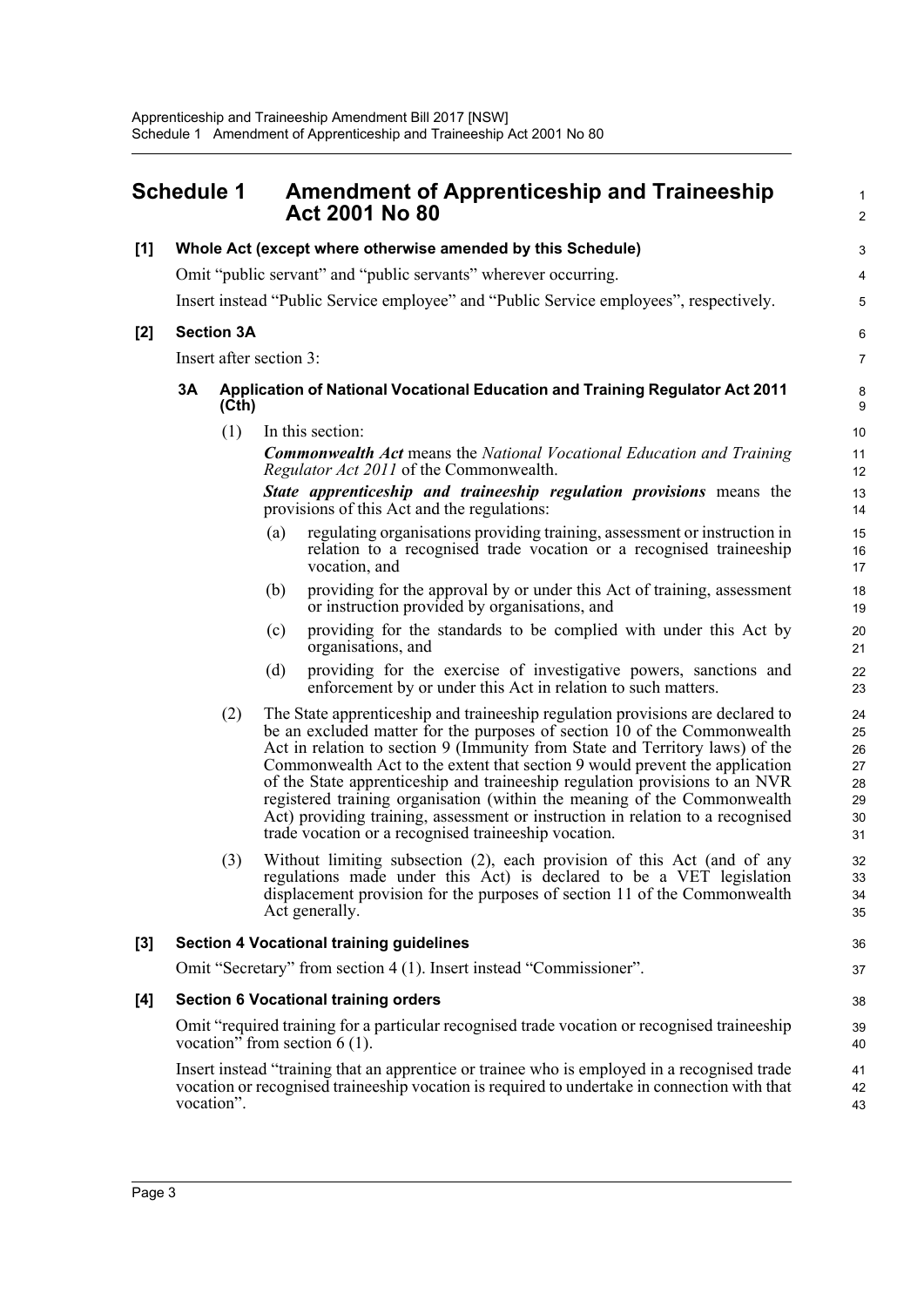| <b>Section 6 (1) (c)</b>                                                                                                                                                                                                         | 1<br>$\overline{\mathbf{c}}$                                                                                                                                                                                                                                                                                                                                                                                                                                                                                                                                                                                                                                                                                                                                                                                                                                                                                                                                                                                                     |
|----------------------------------------------------------------------------------------------------------------------------------------------------------------------------------------------------------------------------------|----------------------------------------------------------------------------------------------------------------------------------------------------------------------------------------------------------------------------------------------------------------------------------------------------------------------------------------------------------------------------------------------------------------------------------------------------------------------------------------------------------------------------------------------------------------------------------------------------------------------------------------------------------------------------------------------------------------------------------------------------------------------------------------------------------------------------------------------------------------------------------------------------------------------------------------------------------------------------------------------------------------------------------|
|                                                                                                                                                                                                                                  |                                                                                                                                                                                                                                                                                                                                                                                                                                                                                                                                                                                                                                                                                                                                                                                                                                                                                                                                                                                                                                  |
| Insert after section $6(1)(c)$ :                                                                                                                                                                                                 | 3<br>4                                                                                                                                                                                                                                                                                                                                                                                                                                                                                                                                                                                                                                                                                                                                                                                                                                                                                                                                                                                                                           |
|                                                                                                                                                                                                                                  | 5                                                                                                                                                                                                                                                                                                                                                                                                                                                                                                                                                                                                                                                                                                                                                                                                                                                                                                                                                                                                                                |
|                                                                                                                                                                                                                                  | 6                                                                                                                                                                                                                                                                                                                                                                                                                                                                                                                                                                                                                                                                                                                                                                                                                                                                                                                                                                                                                                |
| http://apprenticeship.det.nsw.edu.au".                                                                                                                                                                                           | 7<br>8                                                                                                                                                                                                                                                                                                                                                                                                                                                                                                                                                                                                                                                                                                                                                                                                                                                                                                                                                                                                                           |
| Insert<br>instead<br>of<br>website<br>at<br>https://www.training.nsw.gov.au/promotions/apprenticeships traineeships.html".                                                                                                       | 9<br>10                                                                                                                                                                                                                                                                                                                                                                                                                                                                                                                                                                                                                                                                                                                                                                                                                                                                                                                                                                                                                          |
| Part 2, Division 2                                                                                                                                                                                                               | 11                                                                                                                                                                                                                                                                                                                                                                                                                                                                                                                                                                                                                                                                                                                                                                                                                                                                                                                                                                                                                               |
| Insert before section 7 in the Division:                                                                                                                                                                                         | 12                                                                                                                                                                                                                                                                                                                                                                                                                                                                                                                                                                                                                                                                                                                                                                                                                                                                                                                                                                                                                               |
| Note. Certain information relating to apprenticeships and traineeships established                                                                                                                                               | 13<br>14                                                                                                                                                                                                                                                                                                                                                                                                                                                                                                                                                                                                                                                                                                                                                                                                                                                                                                                                                                                                                         |
| required to be recorded in the register of apprenticeships and traineeships (see                                                                                                                                                 | 15                                                                                                                                                                                                                                                                                                                                                                                                                                                                                                                                                                                                                                                                                                                                                                                                                                                                                                                                                                                                                               |
|                                                                                                                                                                                                                                  | 16<br>17                                                                                                                                                                                                                                                                                                                                                                                                                                                                                                                                                                                                                                                                                                                                                                                                                                                                                                                                                                                                                         |
|                                                                                                                                                                                                                                  | 18<br>19                                                                                                                                                                                                                                                                                                                                                                                                                                                                                                                                                                                                                                                                                                                                                                                                                                                                                                                                                                                                                         |
| approved under this Division in relation to the apprenticeship or traineeship or the                                                                                                                                             | 20                                                                                                                                                                                                                                                                                                                                                                                                                                                                                                                                                                                                                                                                                                                                                                                                                                                                                                                                                                                                                               |
|                                                                                                                                                                                                                                  | 21                                                                                                                                                                                                                                                                                                                                                                                                                                                                                                                                                                                                                                                                                                                                                                                                                                                                                                                                                                                                                               |
|                                                                                                                                                                                                                                  | 22                                                                                                                                                                                                                                                                                                                                                                                                                                                                                                                                                                                                                                                                                                                                                                                                                                                                                                                                                                                                                               |
| trade vocation)" from section $7(1)(b)$ .                                                                                                                                                                                        | 23<br>24                                                                                                                                                                                                                                                                                                                                                                                                                                                                                                                                                                                                                                                                                                                                                                                                                                                                                                                                                                                                                         |
| Sections 7 (2) and 25 (1)                                                                                                                                                                                                        | 25                                                                                                                                                                                                                                                                                                                                                                                                                                                                                                                                                                                                                                                                                                                                                                                                                                                                                                                                                                                                                               |
| Omit "20 penalty units" wherever occurring. Insert instead "100 penalty units".                                                                                                                                                  | 26                                                                                                                                                                                                                                                                                                                                                                                                                                                                                                                                                                                                                                                                                                                                                                                                                                                                                                                                                                                                                               |
| Section 7 (3) (a) and (a1)                                                                                                                                                                                                       | 27                                                                                                                                                                                                                                                                                                                                                                                                                                                                                                                                                                                                                                                                                                                                                                                                                                                                                                                                                                                                                               |
| Omit section $7(3)$ (a). Insert instead:                                                                                                                                                                                         | 28                                                                                                                                                                                                                                                                                                                                                                                                                                                                                                                                                                                                                                                                                                                                                                                                                                                                                                                                                                                                                               |
| must be accompanied by the proposed training contract (as executed by<br>(a)<br>the prospective employer and prospective apprentice or trainee), and                                                                             | 29<br>30                                                                                                                                                                                                                                                                                                                                                                                                                                                                                                                                                                                                                                                                                                                                                                                                                                                                                                                                                                                                                         |
| (a1)<br>relevant registered training organisation), and                                                                                                                                                                          | 31<br>32                                                                                                                                                                                                                                                                                                                                                                                                                                                                                                                                                                                                                                                                                                                                                                                                                                                                                                                                                                                                                         |
| Section 7 (3) (d)                                                                                                                                                                                                                | 33                                                                                                                                                                                                                                                                                                                                                                                                                                                                                                                                                                                                                                                                                                                                                                                                                                                                                                                                                                                                                               |
| Omit the paragraph.                                                                                                                                                                                                              | 34                                                                                                                                                                                                                                                                                                                                                                                                                                                                                                                                                                                                                                                                                                                                                                                                                                                                                                                                                                                                                               |
| Section 7 (3) (e)                                                                                                                                                                                                                | 35                                                                                                                                                                                                                                                                                                                                                                                                                                                                                                                                                                                                                                                                                                                                                                                                                                                                                                                                                                                                                               |
| Omit "and address". Insert instead ", business address, ACN (if any) and ABN".                                                                                                                                                   | 36                                                                                                                                                                                                                                                                                                                                                                                                                                                                                                                                                                                                                                                                                                                                                                                                                                                                                                                                                                                                                               |
| Section 7 (4)-(6)                                                                                                                                                                                                                | 37                                                                                                                                                                                                                                                                                                                                                                                                                                                                                                                                                                                                                                                                                                                                                                                                                                                                                                                                                                                                                               |
| Omit the subsections. Insert instead:                                                                                                                                                                                            | 38                                                                                                                                                                                                                                                                                                                                                                                                                                                                                                                                                                                                                                                                                                                                                                                                                                                                                                                                                                                                                               |
| (4)<br>A <i>training plan proposal</i> is a document prepared by the prospective employer<br>and prospective apprentice or trainee outlining the following matters in<br>relation to the proposed apprenticeship or traineeship: | 39<br>40<br>41                                                                                                                                                                                                                                                                                                                                                                                                                                                                                                                                                                                                                                                                                                                                                                                                                                                                                                                                                                                                                   |
|                                                                                                                                                                                                                                  | Omit "appropriate".<br>Section 6 (1) (c1)<br>(c1)<br>the units of competency forming part of the training for that vocation,<br>Section 6, note<br>Education<br>Omit<br>"Department"<br>of<br>and<br>Training<br>website<br>at<br>"Department<br>Industry<br>under this Division (including the names of the employer and apprentice or trainee) is<br>Division 5). Registration of a person as an employer or apprentice or trainee may<br>render the person eligible for certain payments available under State or<br>Commonwealth incentive schemes. Eligibility for those payments may be affected by<br>changes in circumstances such as a variation of the training contract or training plan<br>transfer, suspension or cancellation of the apprenticeship or traineeship.<br>Section 7 Applications to establish apprenticeships and traineeships<br>Omit "(including a recognised traineeship vocation that is, or forms part of, a recognised<br>must be accompanied by the training plan proposal (as endorsed by the |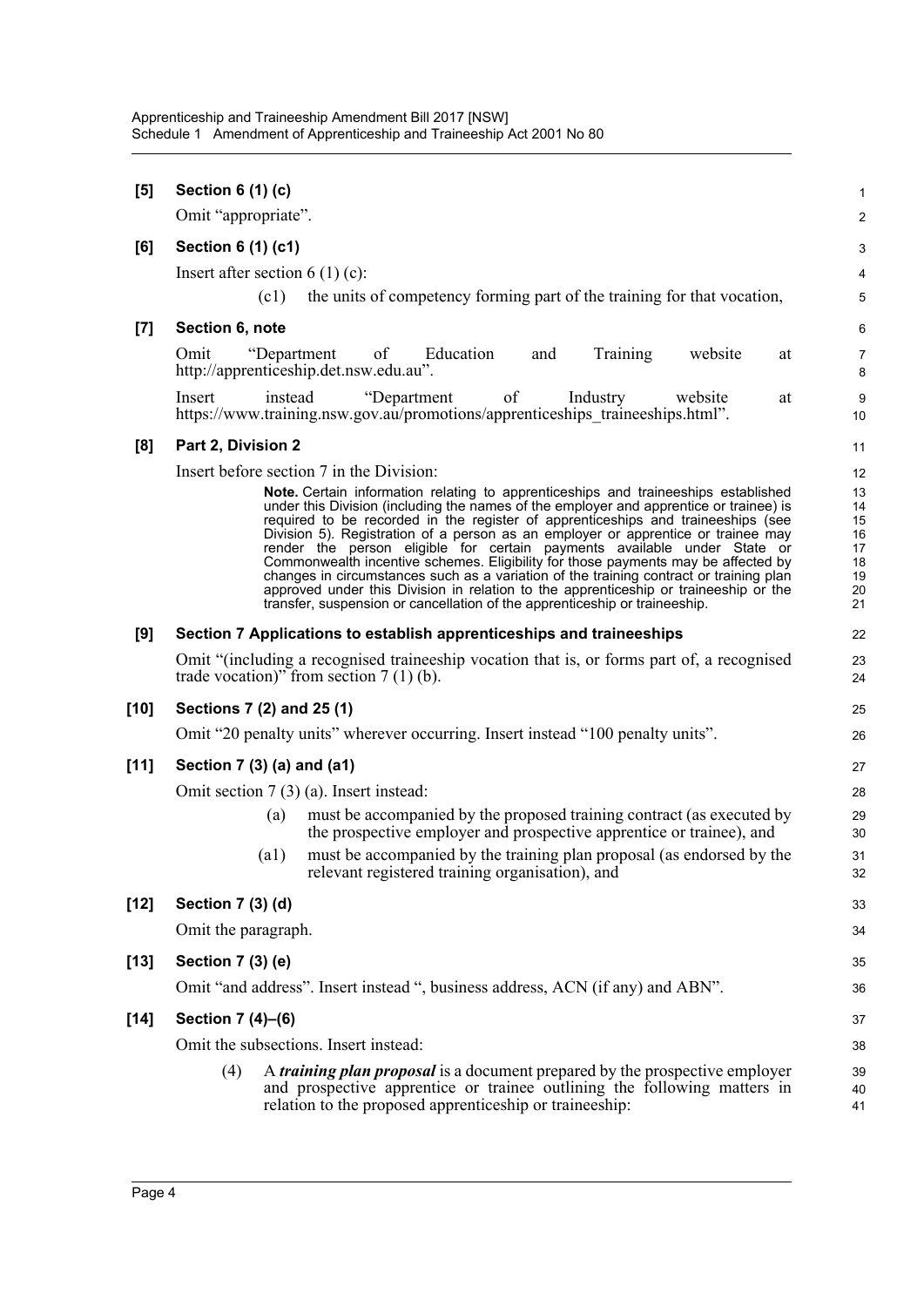|        |                                  | (a)  | the proposed arrangements for the provision of training to the<br>prospective apprentice or trainee,                                                                                                                                                                                          | $\mathbf{1}$<br>$\overline{c}$ |
|--------|----------------------------------|------|-----------------------------------------------------------------------------------------------------------------------------------------------------------------------------------------------------------------------------------------------------------------------------------------------|--------------------------------|
|        |                                  | (b)  | the appropriate qualification or qualifications proposed to be awarded<br>to the prospective apprentice or trainee.                                                                                                                                                                           | 3<br>$\overline{\mathbf{4}}$   |
|        | (5)                              |      | The proposed training contract and training plan proposal:                                                                                                                                                                                                                                    | 5                              |
|        |                                  | (a)  | must be set out in the form approved by the Commissioner, and                                                                                                                                                                                                                                 | $\,6\,$                        |
|        |                                  | (b)  | must be prepared in accordance with the relevant vocational training<br>order.                                                                                                                                                                                                                | $\overline{7}$<br>8            |
|        | (5A)                             |      | The Commissioner may require the applicant to lodge with the application a<br>training plan for the proposed apprenticeship or traineeship instead of a<br>training plan proposal.                                                                                                            | $9\,$<br>$10$<br>11            |
|        | (5B)                             |      | An application under this section may be made on behalf of the employer by<br>an agent of the employer approved by the Commissioner if the agent certifies<br>that the relevant training contract and any associated documentation have been<br>duly executed by the parties to the contract. | 12<br>13<br>14<br>15           |
|        | (5C)                             |      | The Commissioner may refuse to accept applications lodged by a particular<br>agent (and must notify the relevant applicants accordingly) if the agent fails to<br>comply with this section or any requirement of the regulations in relation to<br>any application lodged by the agent.       | 16<br>17<br>18<br>19           |
|        | (5D)                             |      | The establishment of a trainee apprenticeship is not permitted under this Act,<br>even if the relevant industrial award or agreement recognises that the<br>apprenticeship may be undertaken as a trainee apprenticeship.                                                                     | 20<br>21<br>22                 |
|        | (6)                              |      | An application under this section may not be made by a prohibited employer<br>contrary to a prohibition order.                                                                                                                                                                                | 23<br>24                       |
| $[15]$ |                                  |      | <b>Section 8 Determination of applications</b>                                                                                                                                                                                                                                                | 25                             |
|        | Omit section $8(1)(c)$ .         |      |                                                                                                                                                                                                                                                                                               | 26                             |
| [16]   | Section 8 (2)                    |      |                                                                                                                                                                                                                                                                                               | 27                             |
|        | Omit the subsection.             |      |                                                                                                                                                                                                                                                                                               | 28                             |
| $[17]$ | Section 8 (4)                    |      |                                                                                                                                                                                                                                                                                               | 29                             |
|        |                                  |      | Insert "and the relevant registered training organisation" after "applicant".                                                                                                                                                                                                                 | 30                             |
| $[18]$ |                                  |      | Sections 9 (1), 10 (1) and 20 (4)                                                                                                                                                                                                                                                             | 31                             |
|        |                                  |      | Omit "or Review Panel, as the case may be," wherever occurring.                                                                                                                                                                                                                               | 32                             |
| [19]   | Section 9 (1) (a1)-(a4)          |      |                                                                                                                                                                                                                                                                                               | 33                             |
|        | Insert after section $9(1)(a)$ : |      |                                                                                                                                                                                                                                                                                               | 34                             |
|        |                                  | (a1) | that the employer will employ the apprentice or trainee under conditions<br>that do not contravene the relevant industrial award or agreement, and                                                                                                                                            | 35<br>36                       |
|        |                                  | (a2) | that the apprentice or trainee is capable of undertaking the required<br>training in the relevant vocation, and                                                                                                                                                                               | 37<br>38                       |
|        |                                  | (a3) | that the proposed training contract has been prepared in accordance with<br>the relevant vocational training order, and                                                                                                                                                                       | 39<br>40                       |
|        |                                  | (a4) | that the employment provided, or to be provided, by the employer<br>complies with the relevant vocational training order, and                                                                                                                                                                 | 41<br>42                       |
|        |                                  |      |                                                                                                                                                                                                                                                                                               |                                |

[16]

[17]

 $[18]$ 

**[19] Section 9 (1) (a1)–(a4)**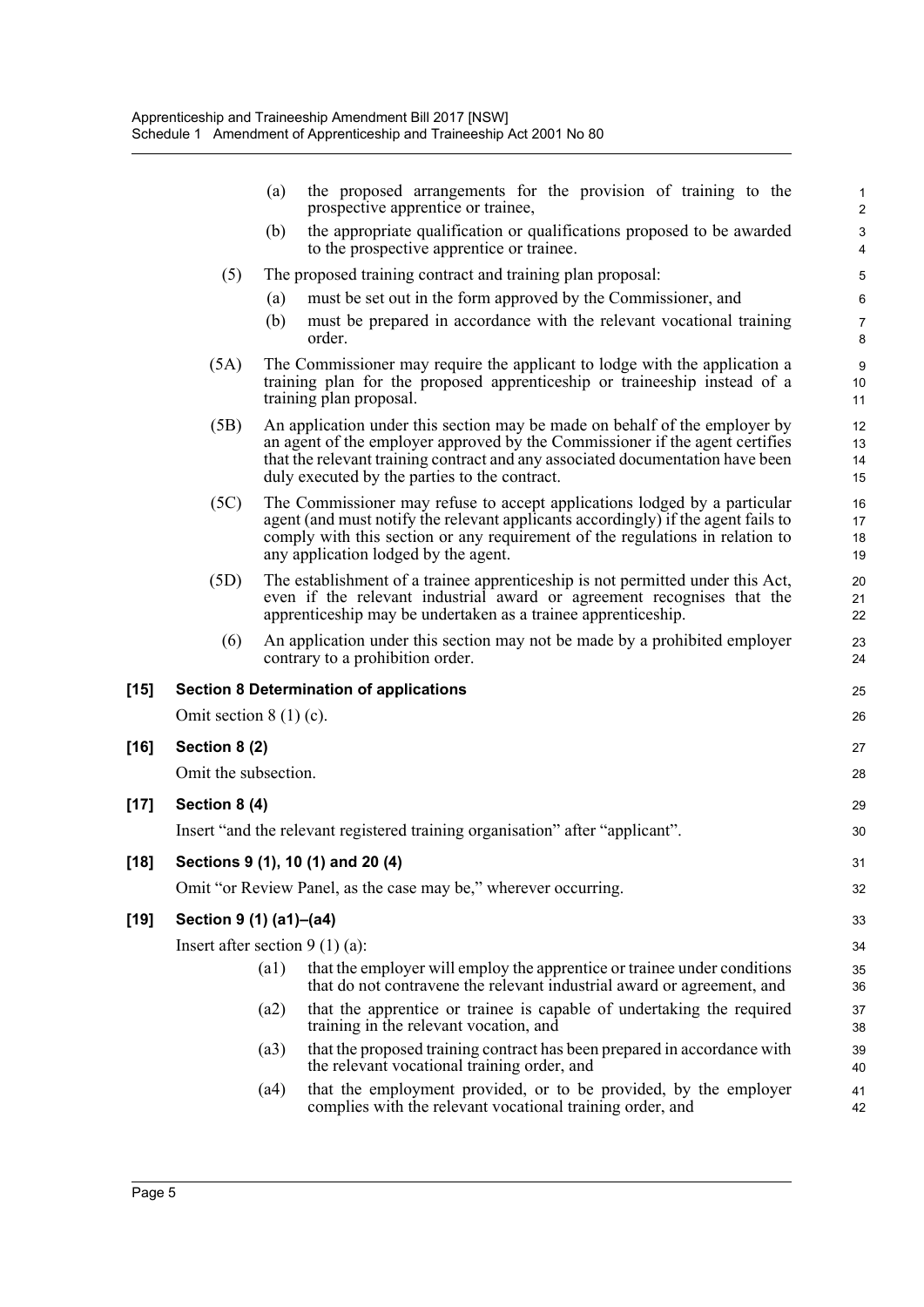| $[20]$ |     | Section 9 (2)      |                                                                                                                                                                                                                                                                                                                             | $\mathbf{1}$               |
|--------|-----|--------------------|-----------------------------------------------------------------------------------------------------------------------------------------------------------------------------------------------------------------------------------------------------------------------------------------------------------------------------|----------------------------|
|        |     |                    | Omit the subsection.                                                                                                                                                                                                                                                                                                        | 2                          |
| $[21]$ |     |                    | Sections 10 (3) and 77 (e)                                                                                                                                                                                                                                                                                                  | 3                          |
|        |     |                    | Omit "or Review Panel" wherever occurring.                                                                                                                                                                                                                                                                                  | 4                          |
| $[22]$ |     |                    | <b>Section 12 Training contracts</b><br>Omit "a full apprenticeship" from section 12 (2) (a). Insert instead "an apprenticeship".                                                                                                                                                                                           | 5<br>6                     |
| $[23]$ |     |                    | Section 12 (2) (b)                                                                                                                                                                                                                                                                                                          | $\overline{7}$             |
|        |     |                    | Omit the paragraph.                                                                                                                                                                                                                                                                                                         | 8                          |
| $[24]$ |     | Section 12 (2A)    |                                                                                                                                                                                                                                                                                                                             | 9                          |
|        |     |                    | Insert after section $12(2)$ :                                                                                                                                                                                                                                                                                              | 10                         |
|        |     | (2A)               | A reference in this section to a training contract is a reference to the training<br>contract most recently executed by the employer and apprentice or trainee, as<br>varied in accordance with this Act.                                                                                                                   | 11<br>12<br>13             |
| $[25]$ |     | <b>Section 12A</b> |                                                                                                                                                                                                                                                                                                                             | 14                         |
|        |     |                    | Insert after section 12:                                                                                                                                                                                                                                                                                                    | 15                         |
|        | 12A |                    | <b>Training plans</b>                                                                                                                                                                                                                                                                                                       | 16                         |
|        |     | (1)                | A training plan is to be prepared in respect of each apprenticeship or<br>traineeship.                                                                                                                                                                                                                                      | 17<br>18                   |
|        |     | (2)                | A training plan for an apprenticeship or traineeship is a document prepared in<br>accordance with the relevant vocational training order that indicates, in<br>particular:                                                                                                                                                  | 19<br>20<br>21             |
|        |     |                    | the arrangements for the provision of training to the apprentice or<br>(a)<br>trainee that have been agreed to by the employer and the relevant<br>registered training organisation, and                                                                                                                                    | 22<br>23<br>24             |
|        |     |                    | the appropriate qualification or qualifications to be awarded to the<br>(b)<br>apprentice or trainee in relation to the apprenticeship or traineeship, and                                                                                                                                                                  | 25<br>26                   |
|        |     |                    | the units of competency forming part of the training for the relevant<br>(c)<br>vocation.                                                                                                                                                                                                                                   | 27<br>28                   |
|        |     | (3)                | The training plan is to be prepared by the relevant registered training<br>organisation in relation to the apprenticeship or traineeship in consultation<br>with the employer and the apprentice or trainee.                                                                                                                | 29<br>30<br>31             |
|        |     | (4)                | The training plan is to be lodged with the application for the establishment of<br>the apprenticeship or traineeship, if required by the Commissioner.                                                                                                                                                                      | 32<br>33                   |
|        |     | (5)                | If a training plan was not required to be lodged with the application, the<br>relevant registered training organisation must prepare the plan within<br>12 weeks after the organisation is notified that the establishment of the<br>apprenticeship or traineeship has been approved.<br>Maximum penalty: 50 penalty units. | 34<br>35<br>36<br>37<br>38 |
|        |     | (6)                | A training plan is to be in the form approved by the Commissioner.                                                                                                                                                                                                                                                          | 39                         |
|        |     | (7)                | The relevant registered training organisation in relation to the apprenticeship<br>or traineeship to which a training plan relates must:                                                                                                                                                                                    | 40<br>41                   |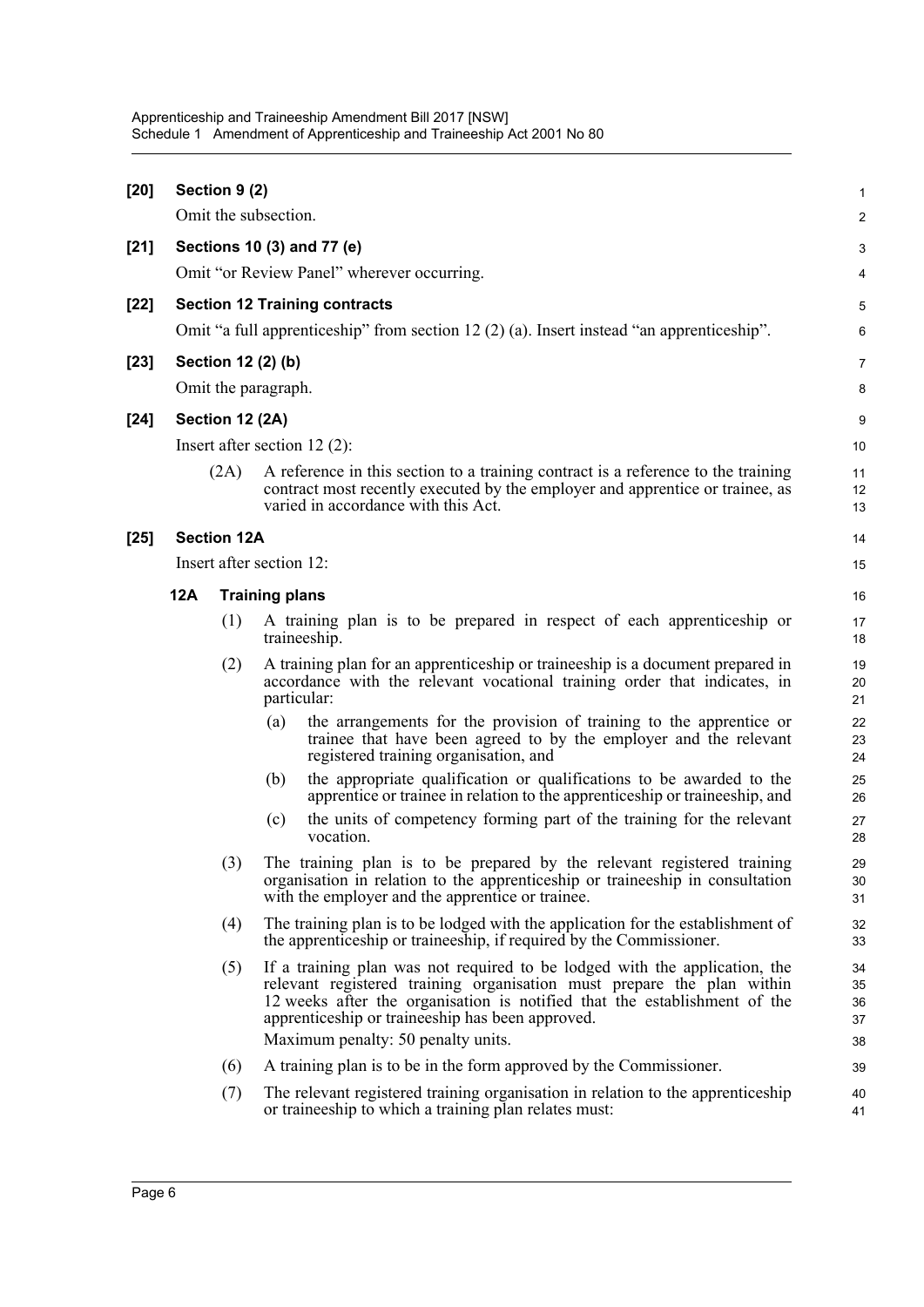|        |     |                          | (a) | keep a copy of the training plan, in a manner approved by the<br>Commissioner, for the period specified by the Commissioner, and                                                                            | 1<br>$\overline{c}$ |
|--------|-----|--------------------------|-----|-------------------------------------------------------------------------------------------------------------------------------------------------------------------------------------------------------------|---------------------|
|        |     |                          | (b) | make the training plan available for inspection on request by the<br>Commissioner.                                                                                                                          | 3<br>4              |
|        |     |                          |     | Maximum penalty: 50 penalty units.                                                                                                                                                                          | 5                   |
| [26]   |     |                          |     | Section 14 Duties of employers using host employment arrangements                                                                                                                                           | 6                   |
|        |     |                          |     | Omit section 14 (3) and (4). Insert instead:                                                                                                                                                                | 7                   |
|        |     | (3)                      |     | An employer (the <i>principal employer</i> ) must not place an apprentice or trainee<br>with a host employer if the principal employer knows:                                                               | 8<br>9              |
|        |     |                          | (a) | that the host employer is a prohibited employer, and                                                                                                                                                        | 10                  |
|        |     |                          | (b) | that the employment of the apprentice or trainee by the host employer<br>would be contrary to the relevant prohibition order.                                                                               | 11<br>12            |
|        |     |                          |     | Maximum penalty: 200 penalty units.                                                                                                                                                                         | 13                  |
| [27]   |     |                          |     | Section 15 Duties of employers to notify Commissioner of certain matters                                                                                                                                    | 14                  |
|        |     |                          |     | Insert "relevant" after "change in the" in section $15(1)(c)$ .                                                                                                                                             | 15                  |
| $[28]$ |     | Section 15 (1) (f)       |     |                                                                                                                                                                                                             | 16                  |
|        |     |                          |     | Omit the paragraph. Insert instead:                                                                                                                                                                         | 17                  |
|        |     |                          | (f) | any notice given to the apprentice or trainee of the employer's intention<br>to terminate the employment of the apprentice or trainee.                                                                      | 18<br>19            |
| [29]   |     | <b>Section 16A</b>       |     |                                                                                                                                                                                                             | 20                  |
|        |     | Insert after section 16: |     |                                                                                                                                                                                                             | 21                  |
|        | 16A |                          |     | Duties of registered training organisations                                                                                                                                                                 | 22                  |
|        |     | (1)                      |     | A relevant registered training organisation for an apprenticeship or<br>traineeship:                                                                                                                        | 23<br>24            |
|        |     |                          | (a) | must provide to the employer, on request, information in relation to the<br>progress of the apprentice or trainee in obtaining the relevant<br>qualification, and                                           | 25<br>26<br>27      |
|        |     |                          | (b) | must review the training plan at least once every 6 months and, in<br>addition, on any date determined in consultation with the employer and<br>the apprentice or trainee, and                              | 28<br>29<br>30      |
|        |     |                          | (c) | must obtain the confirmation of the employer before determining<br>whether the apprentice or trainee has acquired the competencies of the<br>relevant qualification, and                                    | 31<br>32<br>33      |
|        |     |                          | (d) | must, as soon as practicable after the apprentice or trainee becomes<br>eligible to be awarded the relevant qualification by the registered<br>training organisation, notify the Commissioner of that fact. | 34<br>35<br>36      |
|        |     |                          |     | Maximum penalty: 200 penalty units.                                                                                                                                                                         | 37                  |
|        |     | (2)                      |     | The relevant registered training organisation must also notify the<br>Commissioner of the following matters within 21 days after the matter arises:                                                         | 38<br>39            |
|        |     |                          | (a) | any failure by the employer to allow the apprentice or trainee to<br>commence or participate in the training specified in the training plan,                                                                | 40<br>41            |
|        |     |                          | (b) | any failure by the employer to allow the organisation to conduct the<br>training or assessment components specified in the training plan,                                                                   | 42<br>43            |
|        |     |                          |     |                                                                                                                                                                                                             |                     |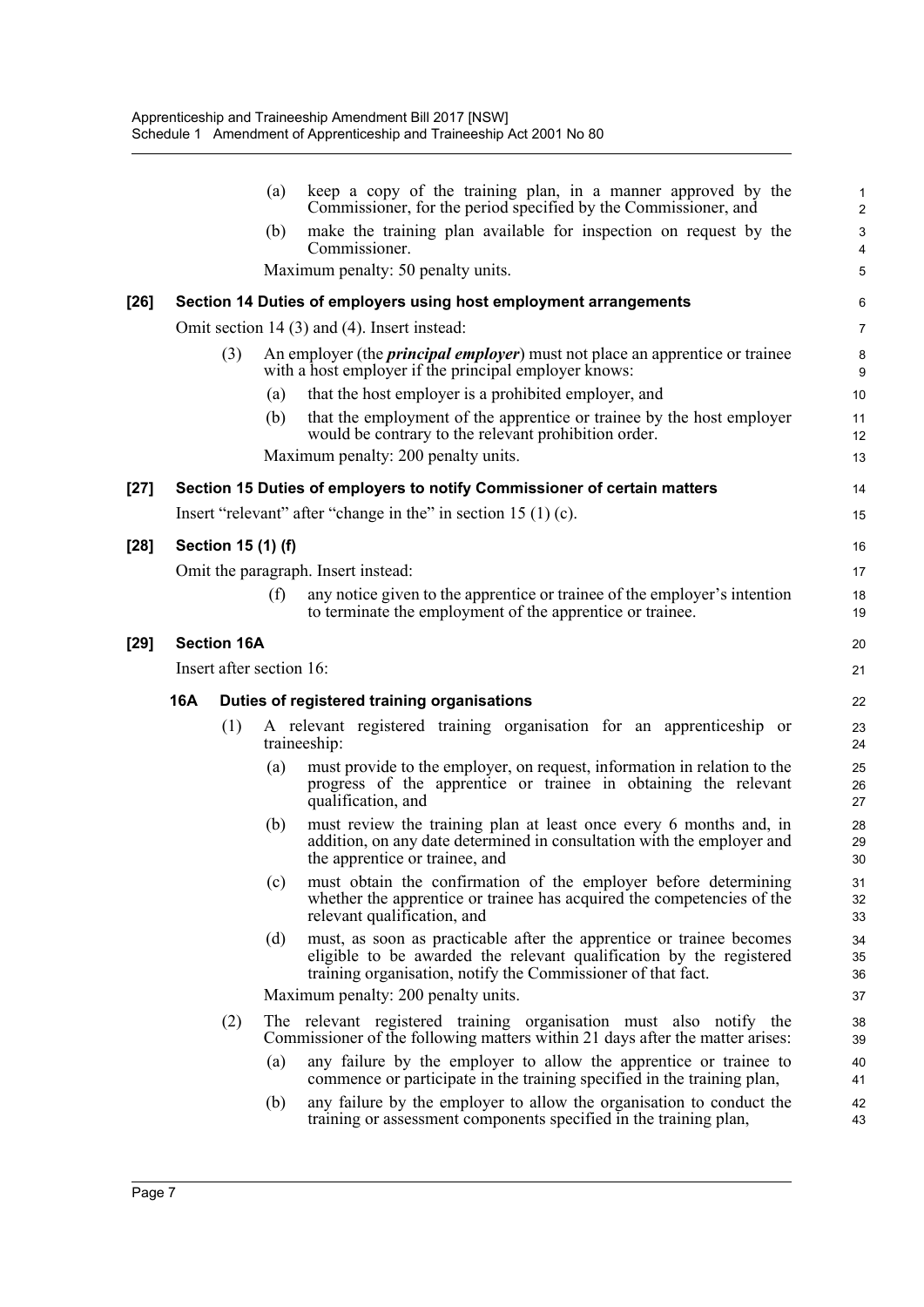|      |                   | (c)<br>any failure by the employer to provide any information requested by the<br>organisation for the purpose of assessments of competence in relation to<br>the training specified in the training plan.<br>Maximum penalty: 200 penalty units. | 1<br>$\overline{\mathbf{c}}$<br>3<br>4 |
|------|-------------------|---------------------------------------------------------------------------------------------------------------------------------------------------------------------------------------------------------------------------------------------------|----------------------------------------|
| [30] |                   | Section 19 Attendance at relevant registered training organisation                                                                                                                                                                                | 5                                      |
|      |                   | Omit "a relevant". Insert instead "the relevant".                                                                                                                                                                                                 | 6                                      |
| [31] |                   | Section 20 Transfer of apprenticeships and traineeships                                                                                                                                                                                           | 7                                      |
|      |                   | Omit section 20 $(2)$ (c) and $(3)$ .                                                                                                                                                                                                             | 8                                      |
| [32] |                   | Section 21 Variation of training contracts and training plans on application by a party                                                                                                                                                           | 9                                      |
|      |                   | Omit section 21 $(3)$ $(c)$ and $(4)$ .                                                                                                                                                                                                           | 10                                     |
| [33] |                   | Sections 21A (1) and 23 (1) (b) and (3) (b)                                                                                                                                                                                                       | 11                                     |
|      |                   | Omit "a registered training organisation" wherever occurring.                                                                                                                                                                                     | 12                                     |
|      |                   | Insert instead "the relevant registered training organisation".                                                                                                                                                                                   | 13                                     |
| [34] | <b>Section 22</b> |                                                                                                                                                                                                                                                   | 14                                     |
|      |                   | Omit the section. Insert instead:                                                                                                                                                                                                                 | 15                                     |
|      | 22                | Suspension and cancellation of apprenticeships and traineeships                                                                                                                                                                                   | 16                                     |
|      | (1)               | The Commissioner may, on the application of the employer and the apprentice<br>or trainee (or either of them alone) or on the Commissioner's own initiative,<br>suspend or cancel an apprenticeship or traineeship.                               | 17<br>18<br>19                         |
|      | (2)               | The Commissioner may not suspend or cancel the apprenticeship or<br>traineeship unless the Commissioner is satisfied:                                                                                                                             | 20<br>21                               |
|      |                   | that both the employer and the apprentice or trainee consent to the<br>(a)<br>suspension or cancellation, or                                                                                                                                      | 22<br>23                               |
|      |                   | that it is reasonable in the circumstances to do so.<br>(b)                                                                                                                                                                                       | 24                                     |
|      | (3)               | In addition, the Commissioner may not suspend or cancel an apprenticeship or<br>traineeship on the application of the employer or the apprentice or trainee or<br>on the Commissioner's own initiative unless the Commissioner:                   | 25<br>26<br>27                         |
|      |                   | has given notice to the employer and the apprentice or trainee of the<br>(a)<br>Commissioner's intention to suspend or cancel the apprenticeship or<br>traineeship, and                                                                           | 28<br>29<br>30                         |
|      |                   | has given the employer and apprentice or trainee at least 21 days within<br>(b)<br>which to make submissions to the Commissioner with respect to the<br>proposed suspension or cancellation, and                                                  | 31<br>32<br>33                         |
|      |                   | has taken any such submissions into consideration.<br>(c)                                                                                                                                                                                         | 34                                     |
|      | (4)               | The Commissioner must give notice to the employer and apprentice or trainee<br>of a suspension or cancellation under this section specifying:                                                                                                     | 35<br>36                               |
|      |                   | the grounds for the suspension or cancellation, and<br>(a)                                                                                                                                                                                        | 37                                     |
|      |                   | the date from which the suspension or cancellation takes effect, and<br>(b)                                                                                                                                                                       | 38                                     |
|      |                   | in the case of suspension—the period of suspension.<br>(c)                                                                                                                                                                                        | 39                                     |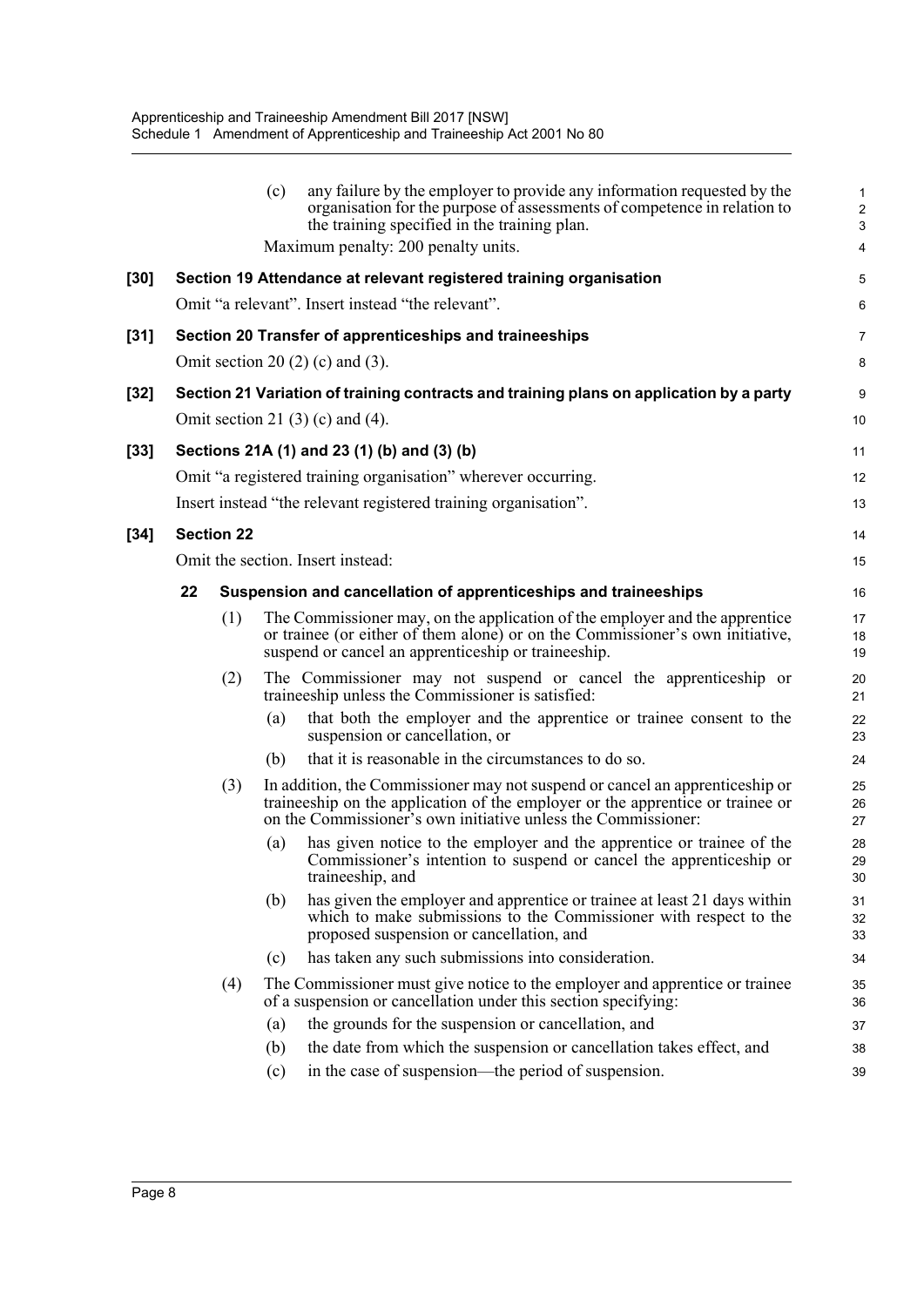| $[35]$ |                                    |                               |     | Section 23 (1) (c) and (3) (c)                                                                                                                                                                                                                                                                                                                                                                         | $\mathbf{1}$                                    |
|--------|------------------------------------|-------------------------------|-----|--------------------------------------------------------------------------------------------------------------------------------------------------------------------------------------------------------------------------------------------------------------------------------------------------------------------------------------------------------------------------------------------------------|-------------------------------------------------|
|        |                                    |                               |     | Insert at the end of section 23 $(1)$ (b) and $(3)$ (b):                                                                                                                                                                                                                                                                                                                                               | $\overline{\mathbf{c}}$                         |
|        |                                    |                               |     | and                                                                                                                                                                                                                                                                                                                                                                                                    | 3                                               |
|        |                                    |                               | (c) | has, if required by the Commissioner, been assessed by any other<br>registered training organisation nominated by the Commissioner as<br>having acquired the competencies of that vocation,                                                                                                                                                                                                            | $\overline{\mathbf{4}}$<br>$\mathbf 5$<br>$\,6$ |
| $[36]$ |                                    | Section 23 (2) and (4)        |     |                                                                                                                                                                                                                                                                                                                                                                                                        | 7                                               |
|        |                                    | Omit the subsections.         |     |                                                                                                                                                                                                                                                                                                                                                                                                        | 8                                               |
| $[37]$ |                                    | <b>Section 23 (4)</b>         |     |                                                                                                                                                                                                                                                                                                                                                                                                        | 9                                               |
|        |                                    |                               |     | Insert after section 23 $(3)$ :                                                                                                                                                                                                                                                                                                                                                                        | 10                                              |
|        |                                    | (4)                           |     | The Commissioner may provide to the Australian Skills Quality Authority a<br>copy of the report of an assessment under subsection $(1)$ $(c)$ or $(3)$ $(c)$<br>(including any information contained in the report that is personal information<br>under the Privacy and Personal Information Protection Act 1998 or health<br>information under the Health Records and Information Privacy Act 2002). | 11<br>12<br>13<br>14<br>15                      |
| $[38]$ |                                    |                               |     | Section 28 Register of apprenticeships and traineeships                                                                                                                                                                                                                                                                                                                                                | 16                                              |
|        |                                    | from section 28 $(2)$ $(i)$ . |     | Omit "registered training organisation associated with the apprenticeship or traineeship"                                                                                                                                                                                                                                                                                                              | 17<br>18                                        |
|        |                                    |                               |     | Insert instead "relevant registered training organisation".                                                                                                                                                                                                                                                                                                                                            | 19                                              |
| $[39]$ |                                    |                               |     | Section 29 Advertising of group training organisations                                                                                                                                                                                                                                                                                                                                                 | 20                                              |
|        |                                    |                               |     | Omit "10 penalty units". Insert instead "100 penalty units".                                                                                                                                                                                                                                                                                                                                           | 21                                              |
| [40]   |                                    |                               |     | Sections 33 (1), 67 (2), 69, 70 and 71 (1)                                                                                                                                                                                                                                                                                                                                                             | 22                                              |
|        |                                    |                               |     | Omit "20 penalty units" wherever occurring. Insert instead "200 penalty units".                                                                                                                                                                                                                                                                                                                        | 23                                              |
| $[41]$ |                                    |                               |     | Sections 35 (2) and (3), 42, 45 (1), 46 (1) (a) (ii), 51 (1)–(5), 52 and 53 (1) and (2)                                                                                                                                                                                                                                                                                                                | 24                                              |
|        |                                    |                               |     | Omit "Review Panel" and "Review Panel's" wherever occurring.                                                                                                                                                                                                                                                                                                                                           | 25                                              |
|        |                                    |                               |     | Insert instead "Commissioner" and "Commissioner's", respectively.                                                                                                                                                                                                                                                                                                                                      | 26                                              |
| $[42]$ |                                    | <b>Section 35 (5)</b>         |     |                                                                                                                                                                                                                                                                                                                                                                                                        | 27                                              |
|        |                                    |                               |     | Omit "or a craft certificate, whichever is appropriate,".                                                                                                                                                                                                                                                                                                                                              | 28                                              |
| $[43]$ | Sections 36 and 37                 |                               |     |                                                                                                                                                                                                                                                                                                                                                                                                        |                                                 |
|        | Omit the sections. Insert instead: |                               |     |                                                                                                                                                                                                                                                                                                                                                                                                        |                                                 |
|        | 36                                 |                               |     | Recognition of other trade training-applications                                                                                                                                                                                                                                                                                                                                                       | 31                                              |
|        |                                    | (1)                           |     | A person may apply to the Commissioner for recognition of the person's<br>qualifications or experience in a particular recognised trade vocation.                                                                                                                                                                                                                                                      | 32<br>33                                        |
|        |                                    | (2)                           |     | The Commissioner may require the applicant to undergo an assessment by a<br>registered training organisation nominated by the Commissioner to determine<br>whether the applicant has acquired the competencies of the recognised trade<br>vocation (an <i>independent competency assessment</i> ).                                                                                                     | 34<br>35<br>36<br>37                            |
|        |                                    | (3)                           |     | A registered training organisation may not be nominated to conduct an<br>independent competency assessment if the organisation has previously<br>provided training to the applicant in the recognised trade vocation.                                                                                                                                                                                  | 38<br>39<br>40                                  |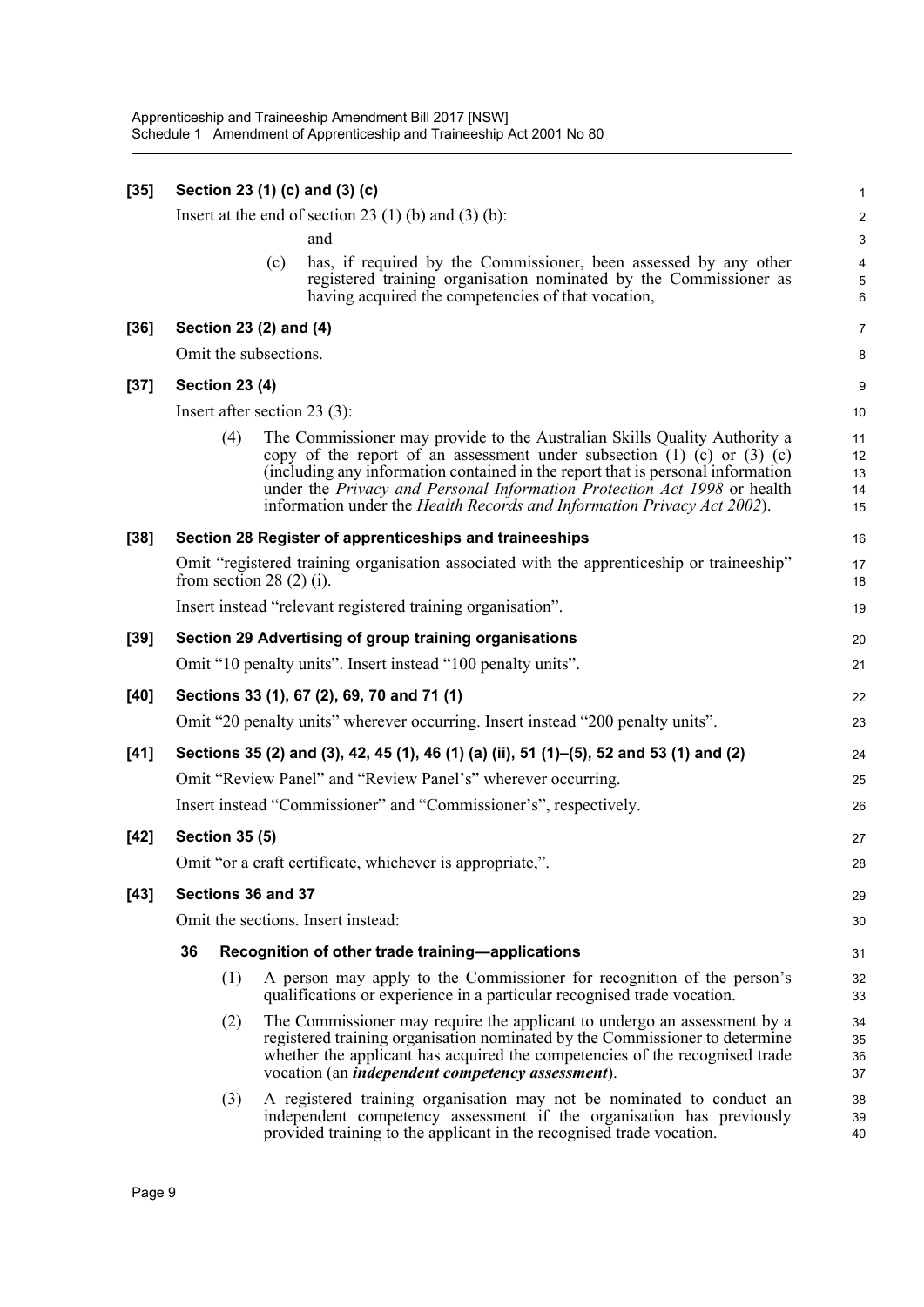(4) The Commissioner may refuse to deal with the application if the applicant fails to comply with a requirement to undergo an independent competency assessment.

- (5) If the report of an independent competency assessment specifies that the applicant requires further training to acquire the competencies of the recognised trade vocation, the Commissioner may refuse to determine the application until the Commissioner is satisfied that the applicant has satisfactorily completed the training.
- (6) The Commissioner may seek expert advice in connection with the application from any person who, in the Commissioner's opinion, has special knowledge of, and experience in, the recognised trade vocation.
- (7) The regulations may provide that the Commissioner must, in specified circumstances, seek expert advice in connection with an application under this section from specified persons or classes of persons.
- (8) The Commissioner may provide to the Australian Skills Quality Authority a copy of the report of an independent competency assessment (including any information contained in the report that is personal information under the *Privacy and Personal Information Protection Act 1998* or health information under the *Health Records and Information Privacy Act 2002*).

### **37 Recognition of other trade training—determinations**

- (1) If the Commissioner is satisfied that an applicant for recognition of qualifications or experience in a particular recognised trade vocation (other than a certified vocation) has acquired the competencies of the vocation, the Commissioner may determine that the applicant is adequately trained to pursue that vocation.
- (2) A recognised trade vocation is a *certified vocation* if a person is required to have a certificate of proficiency in order to obtain a licence, permit or other authority under an Act to work in the vocation.
- (3) In making a determination under subsection (1), the Commissioner must have regard to:
	- (a) the length of time for which the applicant has been working in the recognised trade vocation, and
	- (b) the nature and duration of any instruction or training received by the applicant in the recognised trade vocation, and
	- (c) the nature of any qualifications held by the applicant in relation to the recognised trade vocation, and
	- (d) any expert advice obtained in connection with the application, and
	- (e) the applicant's performance in any examination or test set by the Commissioner or any independent competency assessment, and
	- (f) such other matters as the Commissioner considers relevant.
- (4) The following provisions apply in relation to the determination of an application for recognition of qualifications or experience in a certified vocation:
	- (a) the Commissioner is to nominate at least one employee representative and one employer representative (the *industrial representatives*) for the purpose of making a recommendation under this section as to whether the applicant is adequately trained to pursue the certified vocation,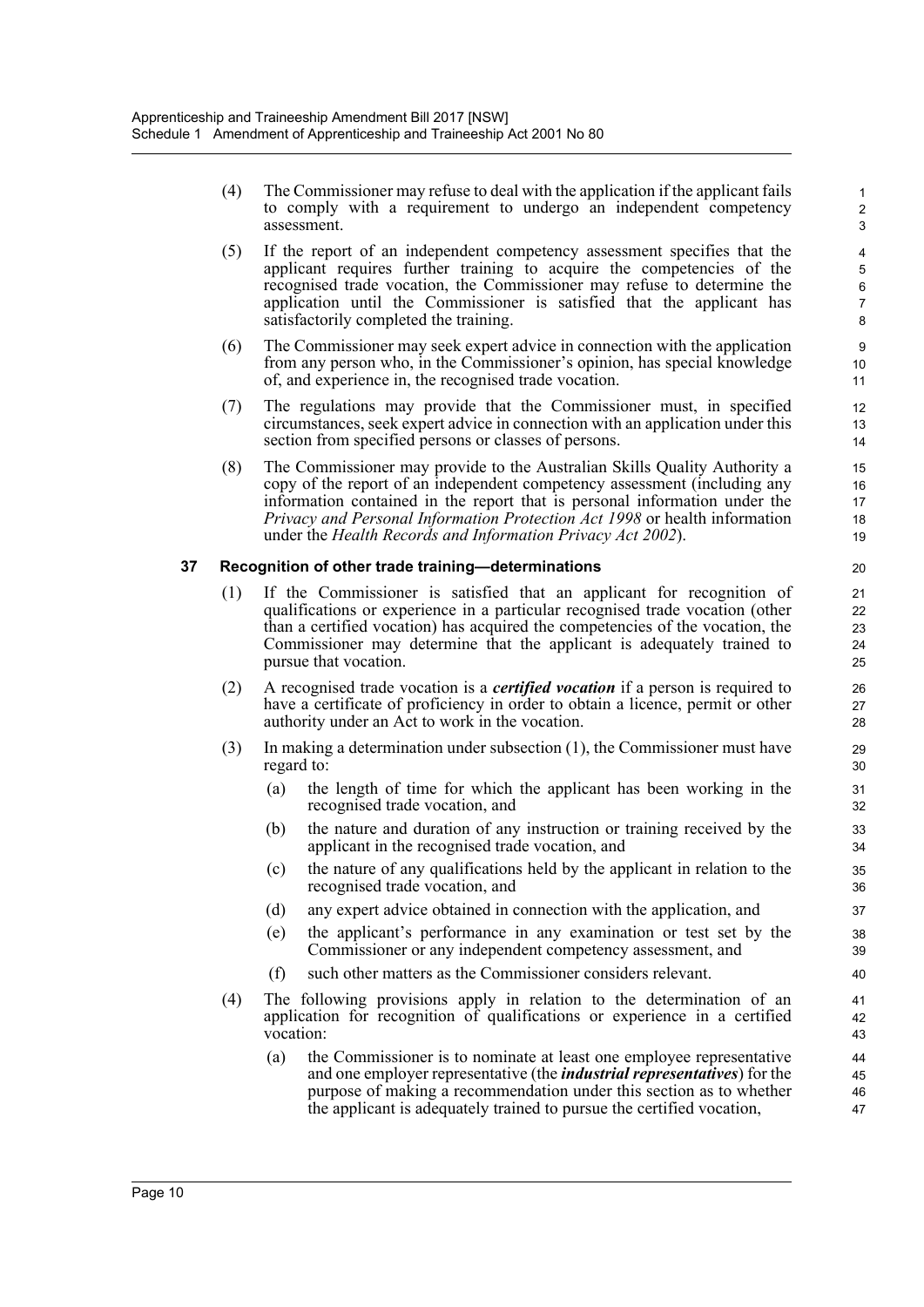(b) the Commissioner may determine that the applicant is adequately trained to pursue the recognised trade vocation, but only if the industrial representatives have unanimously recommended that the applicant is adequately trained to pursue that vocation,

- (c) the industrial representatives must have regard to the matters specified in subsection  $(3)$   $(a)$ – $(e)$  (and such other matters as the representatives consider relevant) in making a recommendation under this section,
- (d) the Commissioner must have regard to the matters specified in subsection (3) in making a determination under this section.
- (5) The Commissioner is to provide to the industrial representatives any information obtained by the Commissioner in connection with the application and required by the representatives for the purpose of making the recommendation. For that purpose, the Commissioner is authorised to disclose to the industrial representatives personal information (within the meaning of the *Privacy and Personal Information Protection Act 1998*) and health information (within the meaning of the *Health Records and Information Privacy Act 2002*).
- (6) A determination under this section must be set out in an instrument signed by the Commissioner.
- (7) The Commissioner must issue a certificate of proficiency to the person to whom the determination relates.
- (8) The regulations may make provision for or with respect to:
	- (a) applications for the recognition of qualifications or experience in a recognised trade vocation, and
	- (b) the making of determinations and recommendations under this section.
- (9) In this section:

*employee representative*, in relation to an application under this section, means a representative of an organisation that represents employees in industrial matters relating to the recognised trade vocation to which the application relates.

*employer representative*, in relation to an application under this section, means a representative of an organisation that represents employers in industrial matters relating to the recognised trade vocation to which the application relates.

### **[44] Section 40**

Omit the section. Insert instead:

#### **40 Conciliation**

- (1) The Commissioner is to refer a complaint made by a party to an apprenticeship or traineeship to a conciliator in the first instance.
- (2) The conciliator must attempt to bring the parties to a settlement acceptable to each of them.
- (3) If such a settlement is not achievable, the Commissioner is to deal with the complaint in accordance with this Part.
- (4) In this section:

*conciliator* means a person employed in the Department who is authorised in writing by the Commissioner as a conciliator for the purposes of this section.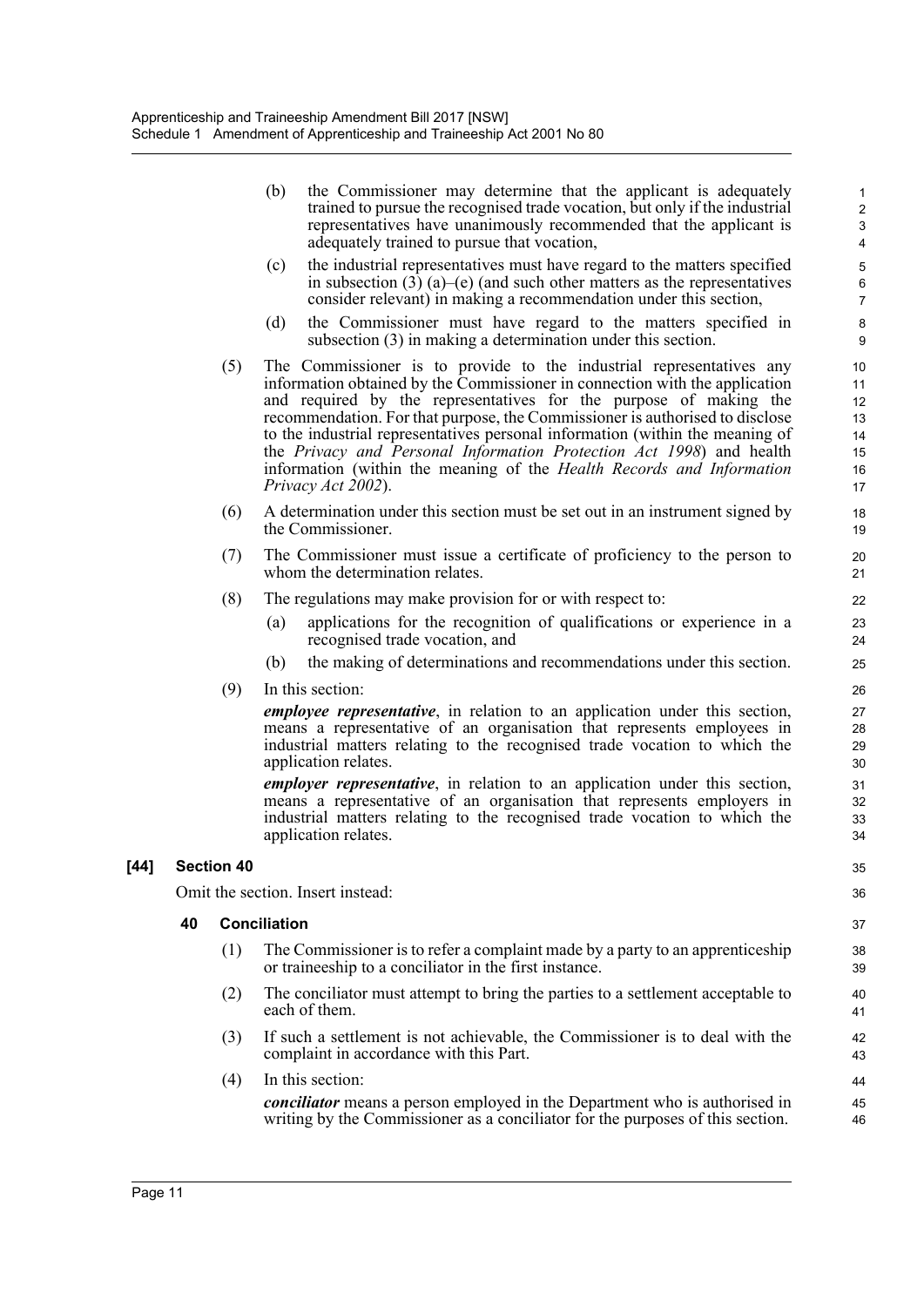| $[45]$ | Section 41 Suspension of apprenticeships and traineeships pending hearing                                                                                                 | 1                            |
|--------|---------------------------------------------------------------------------------------------------------------------------------------------------------------------------|------------------------------|
|        | Insert ", without prior notice to the employer and apprentice or trainee," after<br>"Commissioner may" in section 41 (1).                                                 | $\overline{\mathbf{c}}$<br>3 |
| $[46]$ | <b>Section 44 Procedure generally</b>                                                                                                                                     | 4                            |
|        | Omit "Review Panel is not bound by the rules of law governing the admission of evidence<br>but may inform itself on any matter in such manner as it" from section 44 (1). | 5<br>6                       |
|        | Insert instead "Commissioner is not bound by the rules of evidence, and may be informed<br>in any manner that the Commissioner".                                          | 7<br>8                       |
| $[47]$ | Section 44 (4)                                                                                                                                                            | 9                            |
|        | Omit "Review Panel" and "it considers".                                                                                                                                   | 10                           |
|        | Insert instead "Commissioner" and "the Commissioner considers", respectively.                                                                                             | 11                           |
| $[48]$ | Sections 46 (1) and 47 (1)                                                                                                                                                | 12                           |
|        | Omit "presiding member of the Review Panel" wherever occurring.                                                                                                           | 13                           |
|        | Insert instead "Commissioner".                                                                                                                                            | 14                           |
| $[49]$ | <b>Section 46 (2)</b>                                                                                                                                                     | 15                           |
|        | Omit "Review Panel may retain possession of a document produced to it under this section<br>for such period as it".                                                       | 16<br>17                     |
|        | Insert instead "Commissioner may retain possession of a document produced to the<br>Commissioner under this section for such period as the Commissioner".                 | 18<br>19                     |
| [50]   | Sections 46 (4), 47 (3) and 48                                                                                                                                            | 20                           |
|        | Omit "5 penalty units" wherever occurring. Insert instead "50 penalty units".                                                                                             | 21                           |
| $[51]$ | <b>Section 50 Conciliation</b>                                                                                                                                            | 22                           |
|        | Omit the section.                                                                                                                                                         | 23                           |
| $[52]$ | <b>Section 51 Determinations</b>                                                                                                                                          | 24                           |
|        | Omit "it is satisfied" from section 51 (3). Insert instead "the Commissioner is satisfied".                                                                               | 25                           |
| $[53]$ | Section 53 Orders prohibiting employer from entering into apprenticeships and<br>traineeships                                                                             | 26<br>27                     |
|        | Omit ", either indefinitely or for a specified period" from section 53 (1) (a).                                                                                           | 28                           |
|        | Insert instead "(a <i>prohibition order</i> )".                                                                                                                           | 29                           |
| $[54]$ | Section 53 (1) (b)                                                                                                                                                        | 30                           |
|        | Omit "if it does". Insert instead "if the Commissioner does".                                                                                                             | 31                           |
| $[55]$ | Section 53 (1A)                                                                                                                                                           | 32                           |
|        | Insert after section 53 $(1)$ :                                                                                                                                           | 33                           |
|        | A prohibition order may be unlimited or limited as to particular circumstances<br>(1A)<br>specified in the order.                                                         | 34<br>35                     |
| $[56]$ | <b>Section 53 (2)</b>                                                                                                                                                     | 36                           |
|        | Omit "An order under this section". Insert instead "A prohibition order".                                                                                                 | 37                           |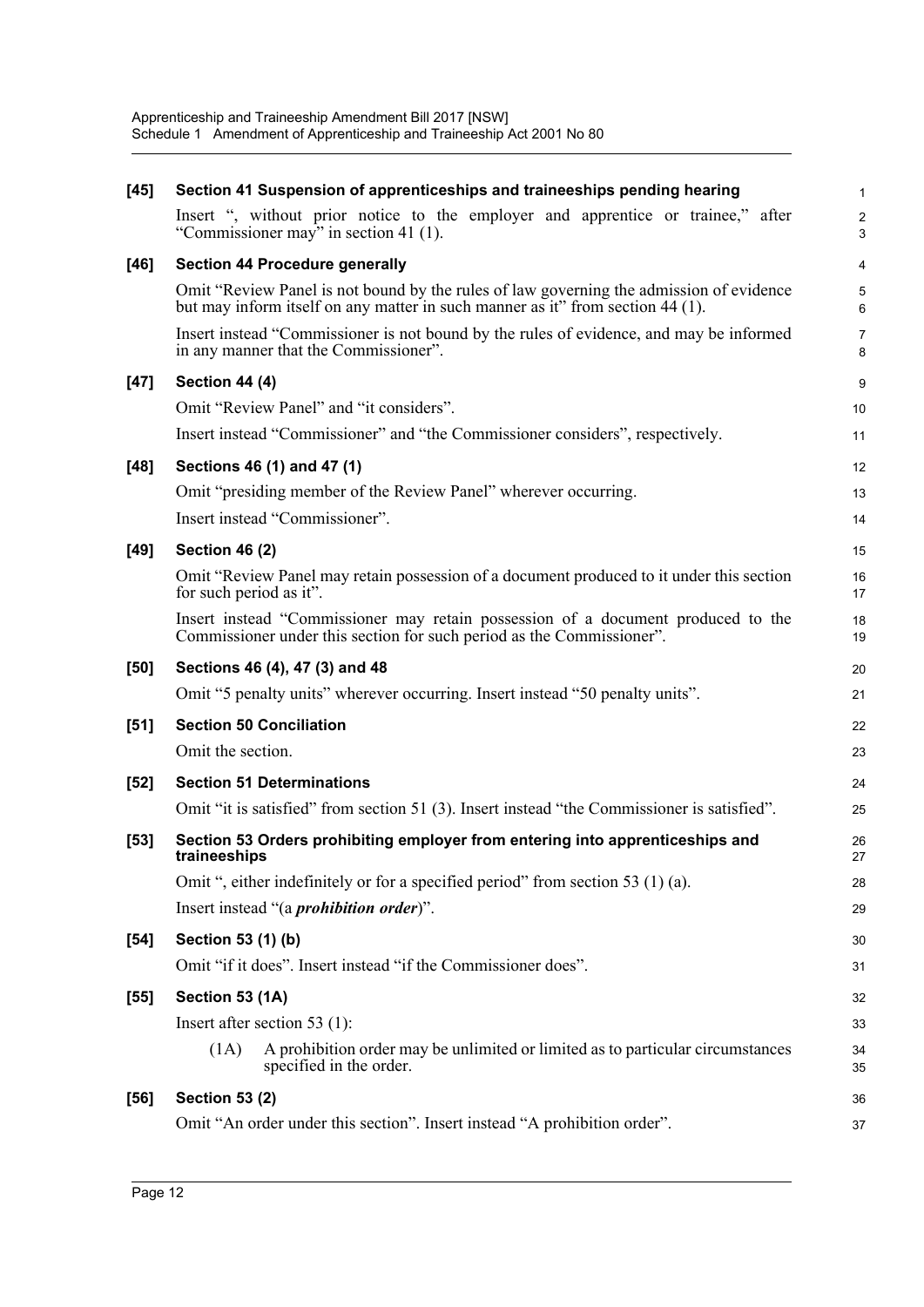| $[57]$ | Section 53 (2) (a)    |                                                                                                                                                                                                                                    | 1              |
|--------|-----------------------|------------------------------------------------------------------------------------------------------------------------------------------------------------------------------------------------------------------------------------|----------------|
|        |                       | Omit "its intention". Insert instead "the Commissioner's intention".                                                                                                                                                               | $\overline{c}$ |
| $[58]$ | Section 53 (2A)       |                                                                                                                                                                                                                                    | 3              |
|        |                       | Insert after section 53 $(2)$ :                                                                                                                                                                                                    | 4              |
|        | (2A)                  | The Commissioner may vary a prohibition order by notice in writing to the<br>employer.                                                                                                                                             | 5<br>6         |
| $[59]$ | <b>Section 53 (4)</b> |                                                                                                                                                                                                                                    | $\overline{7}$ |
|        |                       | Insert after section 53 $(3)$ :                                                                                                                                                                                                    | 8              |
|        | (4)                   | A prohibited employer must not employ an apprentice or trainee (including<br>under a host employment arrangement) contrary to a prohibition order.<br>Maximum penalty: 200 penalty units.                                          | 9<br>10<br>11  |
| [60]   | Part 5                |                                                                                                                                                                                                                                    | 12             |
|        |                       | Omit the Part. Insert instead:                                                                                                                                                                                                     | 13             |
|        |                       |                                                                                                                                                                                                                                    |                |
|        | Part 5                | <b>Reviews</b>                                                                                                                                                                                                                     | 14             |
|        | 54                    | Administrative review of decisions by Civil and Administrative Tribunal                                                                                                                                                            | 15             |
|        |                       | A person aggrieved by any of the following decisions of the Commissioner<br>may apply to the Civil and Administrative Tribunal for an administrative<br>review under the Administrative Decisions Review Act 1997 of the decision: | 16<br>17<br>18 |
|        |                       | a decision to dismiss an application for establishment of an<br>(a)<br>apprenticeship or traineeship,                                                                                                                              | 19<br>20       |
|        |                       | a decision to issue a vocational training direction,<br>(b)                                                                                                                                                                        | 21             |
|        |                       | a decision to dismiss an application for approval to the transfer of an<br>(c)<br>apprenticeship or traineeship,                                                                                                                   | 22<br>23       |
|        |                       | a decision to approve or dismiss an application for the variation of a<br>(d)<br>training contract or training plan,                                                                                                               | 24<br>25       |
|        |                       | a decision to suspend or cancel an apprentice ship or trainee ship,<br>(e)                                                                                                                                                         | 26             |
|        |                       | a decision to refuse to register a person as an existing worker trainee,<br>(f)                                                                                                                                                    | 27             |
|        |                       | a decision to refuse to register a person or body as a group training<br>(g)<br>organisation or to suspend or cancel the registration of a person or body<br>as a group training organisation,                                     | 28<br>29<br>30 |
|        |                       | a decision to refuse to issue a certificate of proficiency under Part 2 or 3,<br>(h)                                                                                                                                               | 31             |
|        |                       | a decision determining a complaint under Part 4,<br>(i)                                                                                                                                                                            | 32             |
|        |                       | a decision to give a direction under section 52,<br>(j)                                                                                                                                                                            | 33             |
|        |                       | a decision to make an order declaring an employer to be a prohibited<br>(k)<br>employer or authorising the transfer to other employers of an<br>apprenticeship or traineeship.                                                     | 34<br>35<br>36 |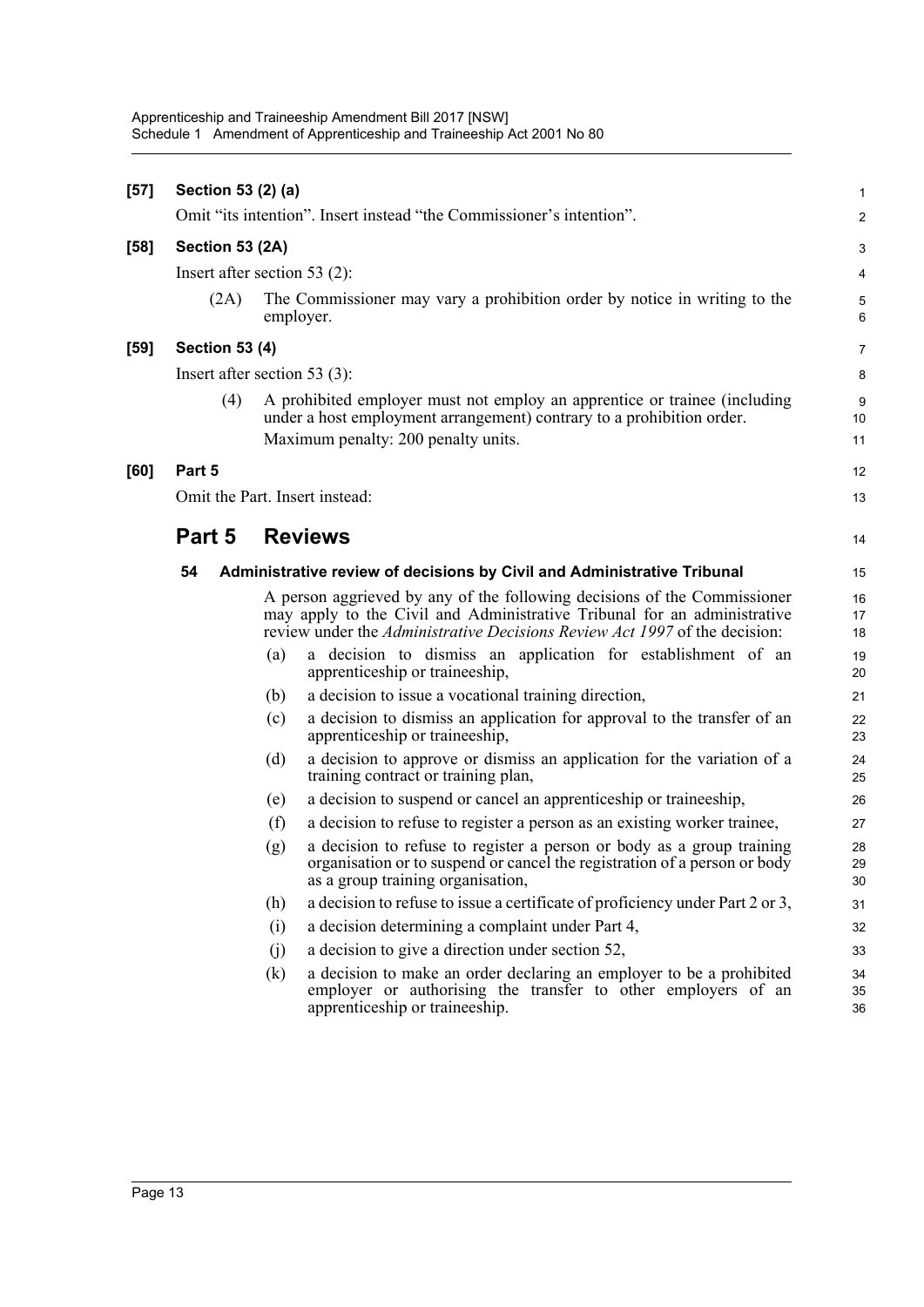| [61] |                                         |                    | <b>Section 56 Commissioner</b>                                                                                                                                                                                                                                                                                                                                    | $\mathbf{1}$               |  |  |
|------|-----------------------------------------|--------------------|-------------------------------------------------------------------------------------------------------------------------------------------------------------------------------------------------------------------------------------------------------------------------------------------------------------------------------------------------------------------|----------------------------|--|--|
|      |                                         |                    | Omit "appointed under Part 2 of the <i>Public Sector Management Act 1988"</i> .                                                                                                                                                                                                                                                                                   | 2                          |  |  |
|      |                                         |                    | Insert instead "employed under the Government Sector Employment Act 2013".                                                                                                                                                                                                                                                                                        | 3                          |  |  |
| [62] |                                         |                    | <b>Section 58 Delegation by Commissioner</b>                                                                                                                                                                                                                                                                                                                      | 4                          |  |  |
|      |                                         |                    | Omit "Subject to section 60 (5), the". Insert instead "The".                                                                                                                                                                                                                                                                                                      | 5                          |  |  |
| [63] |                                         |                    | Section 58, note                                                                                                                                                                                                                                                                                                                                                  | 6                          |  |  |
|      |                                         | Omit the note.     |                                                                                                                                                                                                                                                                                                                                                                   | 7                          |  |  |
| [64] |                                         |                    | Part 6, Division 2                                                                                                                                                                                                                                                                                                                                                | 8                          |  |  |
|      |                                         |                    | Omit the Division.                                                                                                                                                                                                                                                                                                                                                | 9                          |  |  |
| [65] |                                         | <b>Section 73A</b> |                                                                                                                                                                                                                                                                                                                                                                   | 10                         |  |  |
|      |                                         |                    | Insert after section 73:                                                                                                                                                                                                                                                                                                                                          | 11                         |  |  |
|      | 73A                                     |                    | <b>Penalty notices</b>                                                                                                                                                                                                                                                                                                                                            | 12                         |  |  |
|      |                                         | (1)                | A penalty notice officer may issue a penalty notice to a person if it appears to<br>the officer that the person has committed a penalty notice offence.                                                                                                                                                                                                           | 13<br>14                   |  |  |
|      |                                         | (2)                | A penalty notice offence is an offence against this Act or the regulations that<br>is prescribed by the regulations as a penalty notice offence.                                                                                                                                                                                                                  | 15<br>16                   |  |  |
|      |                                         | (3)                | The <i>Fines Act 1996</i> applies to a penalty notice issued under this section.<br>Note. The Fines Act 1996 provides that, if a person issued with a penalty notice does<br>not wish to have the matter determined by a court, the person may pay the amount<br>specified in the notice and is not liable to any further proceedings for the alleged<br>offence. | 17<br>18<br>19<br>20<br>21 |  |  |
|      |                                         | (4)                | The amount payable under a penalty notice issued under this section is the<br>amount prescribed for the alleged offence by the regulations (not exceeding<br>the maximum amount of penalty that could be imposed for the offence by a<br>court).                                                                                                                  | 22<br>23<br>24<br>25       |  |  |
|      |                                         | (5)                | This section does not limit the operation of any other provision of, or made<br>under, this or any other Act relating to proceedings that may be taken in<br>respect of offences.                                                                                                                                                                                 | 26<br>27<br>28             |  |  |
|      |                                         | (6)                | In this section, <i>penalty notice officer</i> means a person authorised in writing by<br>the Commissioner as a penalty notice officer for the purposes of this section.                                                                                                                                                                                          | 29<br>30                   |  |  |
| [66] |                                         |                    | <b>Section 74 Applications and notices</b>                                                                                                                                                                                                                                                                                                                        | 31                         |  |  |
|      |                                         |                    | Omit section 74 (1). Insert instead:                                                                                                                                                                                                                                                                                                                              | 32                         |  |  |
|      |                                         | (1)                | An application under this Act must be made in the manner and form approved<br>by the Commissioner.                                                                                                                                                                                                                                                                | 33<br>34                   |  |  |
| [67] |                                         |                    | <b>Section 77 Liability</b>                                                                                                                                                                                                                                                                                                                                       | 35                         |  |  |
|      |                                         |                    | Omit section 77 (b).                                                                                                                                                                                                                                                                                                                                              | 36                         |  |  |
| [68] |                                         | <b>Section 77</b>  |                                                                                                                                                                                                                                                                                                                                                                   | 37                         |  |  |
|      | Omit "any member of the Review Panel,". |                    |                                                                                                                                                                                                                                                                                                                                                                   |                            |  |  |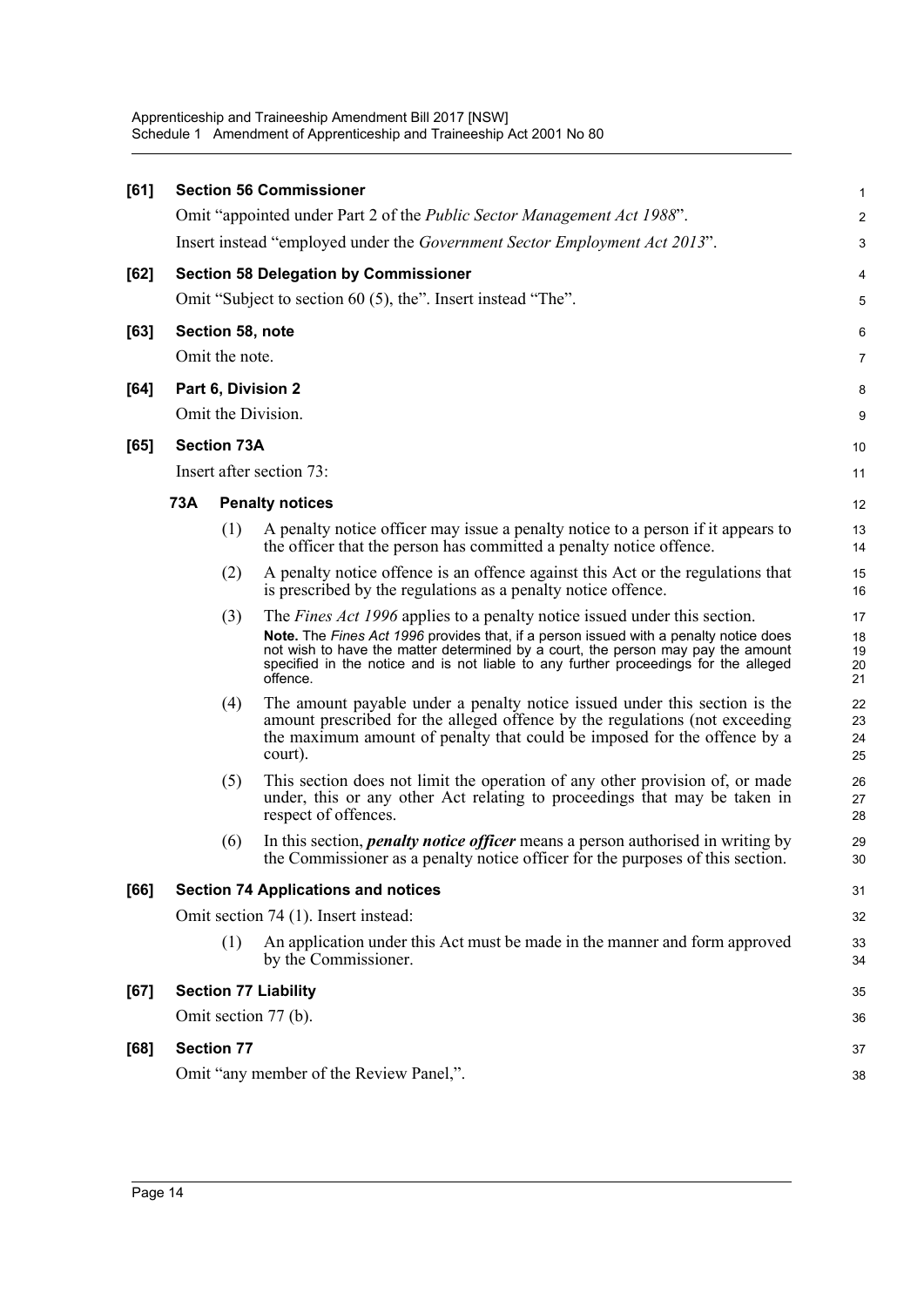| [69]   |                                                       |                       |                    | <b>Section 78 Delegation by Secretary</b>                                                                                                                                                                                                                             | 1                             |
|--------|-------------------------------------------------------|-----------------------|--------------------|-----------------------------------------------------------------------------------------------------------------------------------------------------------------------------------------------------------------------------------------------------------------------|-------------------------------|
|        |                                                       |                       | Omit the section.  |                                                                                                                                                                                                                                                                       | 2                             |
| $[70]$ |                                                       |                       |                    | <b>Section 81 Regulations</b>                                                                                                                                                                                                                                         | 3                             |
|        |                                                       |                       |                    | Insert after section $81$ (1) (d):                                                                                                                                                                                                                                    | 4                             |
|        |                                                       |                       | (d1)               | assessments for the purpose of determining whether a person has<br>acquired the competencies of a recognised trade vocation (including<br>consultation processes to be conducted in connection with the<br>determination of assessment standards and procedures), and | 5<br>6<br>$\overline{7}$<br>8 |
| $[71]$ |                                                       | <b>Section 81 (2)</b> |                    |                                                                                                                                                                                                                                                                       | 9                             |
|        |                                                       |                       |                    | Omit "10 penalty units". Insert instead "100 penalty units".                                                                                                                                                                                                          | 10                            |
| $[72]$ |                                                       |                       |                    | <b>Schedule 1 The Vocational Training Review Panel</b>                                                                                                                                                                                                                | 11                            |
|        | Omit the Schedule.                                    |                       |                    |                                                                                                                                                                                                                                                                       |                               |
| $[73]$ | Schedule 4 Savings, transitional and other provisions |                       |                    |                                                                                                                                                                                                                                                                       |                               |
|        |                                                       |                       |                    | Insert at the end of the Schedule:                                                                                                                                                                                                                                    | 14                            |
|        | Part 5                                                |                       |                    | Provisions consequent on enactment of                                                                                                                                                                                                                                 | 15                            |
|        |                                                       |                       | 2017               | <b>Apprenticeship and Traineeship Amendment Act</b>                                                                                                                                                                                                                   | 16                            |
|        |                                                       |                       |                    |                                                                                                                                                                                                                                                                       | 17                            |
|        | 28                                                    |                       | <b>Definitions</b> |                                                                                                                                                                                                                                                                       | 18                            |
|        |                                                       | (1)                   |                    | In this Part:                                                                                                                                                                                                                                                         | 19                            |
|        |                                                       |                       |                    | <i>abolition day</i> —see clause 30.                                                                                                                                                                                                                                  | 20                            |
|        |                                                       |                       | 2017.              | <b>amending Act</b> means the Apprenticeship and Traineeship Amendment Act                                                                                                                                                                                            | 21<br>22                      |
|        |                                                       |                       |                    | <i>appeal body</i> means NCAT or a court.                                                                                                                                                                                                                             | 23                            |
|        |                                                       |                       |                    | <b>NCAT</b> means the Civil and Administrative Tribunal established by the Civil<br>and Administrative Tribunal Act 2013.                                                                                                                                             | 24<br>25                      |
|        |                                                       |                       |                    | <i>pending proceedings</i> are proceedings (including appeals) that:                                                                                                                                                                                                  | 26                            |
|        |                                                       |                       | (a)                | were instituted or commenced before the repeal day, and                                                                                                                                                                                                               | 27                            |
|        |                                                       |                       | (b)                | have not been finally determined before that day by the appeal body in<br>which the proceedings were instituted or commenced.                                                                                                                                         | 28<br>29                      |
|        |                                                       |                       |                    | <i>repeal day</i> —see clause 29.                                                                                                                                                                                                                                     | 30                            |
|        |                                                       |                       |                    | <b>Review Panel means the Vocational Training Review Panel as constituted</b><br>under section 59 immediately before the repeal day.                                                                                                                                  | 31<br>32                      |
|        |                                                       |                       |                    | <i>transition period</i> —see clause 29.                                                                                                                                                                                                                              | 33                            |
|        |                                                       |                       |                    | <i>unexercised right</i> means a right that:                                                                                                                                                                                                                          | 34                            |
|        |                                                       |                       | (a)                | was available to be exercised immediately before the repeal day, and                                                                                                                                                                                                  | 35                            |
|        |                                                       |                       | (b)                | had not yet been exercised before that day.                                                                                                                                                                                                                           | 36                            |
|        |                                                       | (2)                   |                    | For the purposes of this Part, proceedings are not finally determined if:                                                                                                                                                                                             | 37                            |
|        |                                                       |                       | (a)                | any period for bringing an appeal as of right in respect of the<br>proceedings has not expired (ignoring any period that may be available<br>by way of extension of time to appeal), or                                                                               | 38<br>39<br>40                |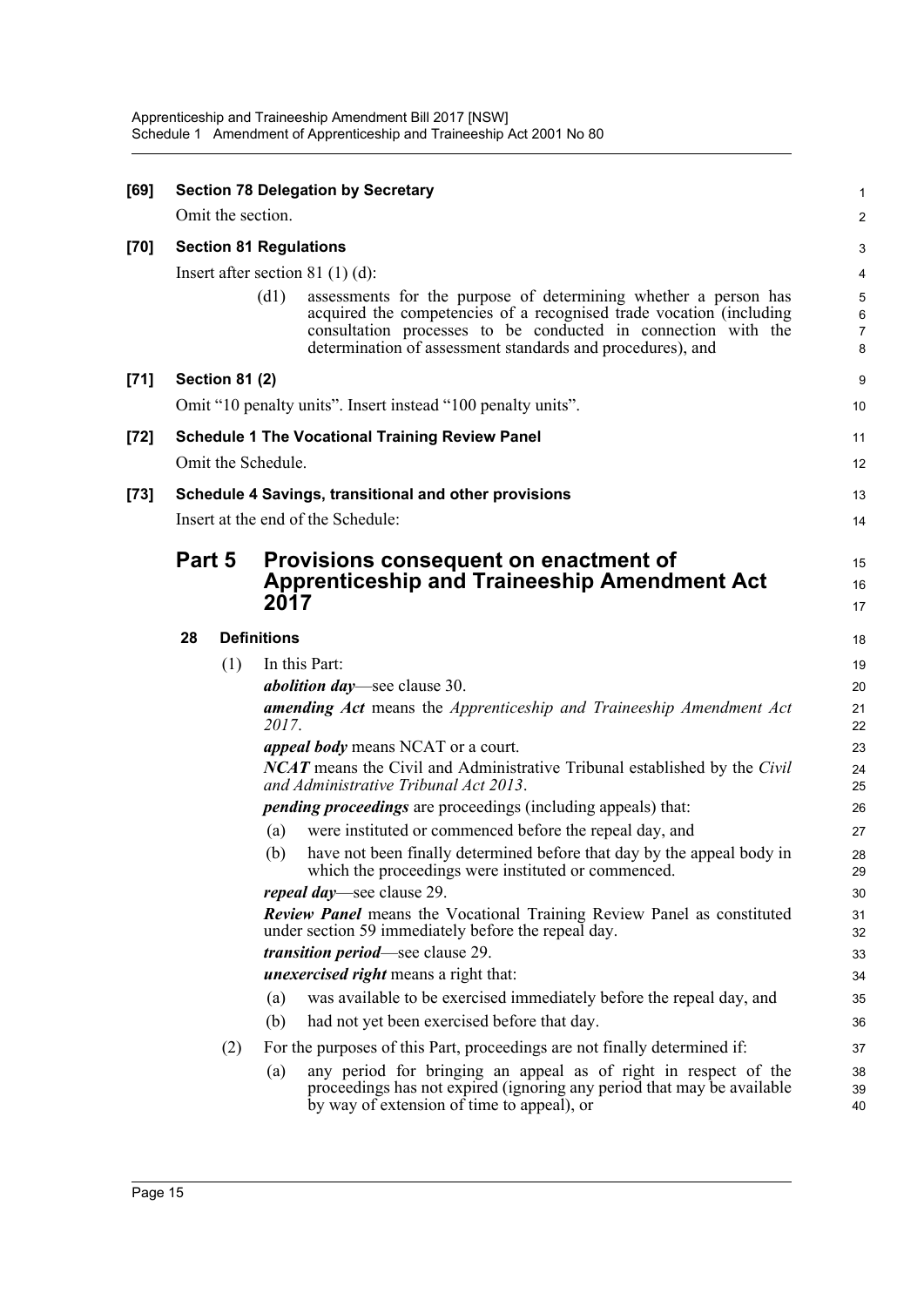|    |                                               | (b)                                                                                                                                                                                                                                                                                      | any appeal in respect of the proceedings is pending (whether or not it is<br>an appeal brought as of right).                                                                                                         | 1<br>$\overline{2}$  |  |
|----|-----------------------------------------------|------------------------------------------------------------------------------------------------------------------------------------------------------------------------------------------------------------------------------------------------------------------------------------------|----------------------------------------------------------------------------------------------------------------------------------------------------------------------------------------------------------------------|----------------------|--|
| 29 | Functions of Review Panel cease on repeal day |                                                                                                                                                                                                                                                                                          |                                                                                                                                                                                                                      |                      |  |
|    | (1)                                           | The functions of the Review Panel cease on and from the repeal day, except as<br>provided by this Part.                                                                                                                                                                                  |                                                                                                                                                                                                                      |                      |  |
|    | (2)                                           | The <i>repeal day</i> is the day on which Division 2 of Part 6 of this Act is repealed<br>by the amending Act.                                                                                                                                                                           |                                                                                                                                                                                                                      |                      |  |
|    | (3)                                           | During the transition period, the Review Panel continues to be constituted for<br>the purposes only of exercising the functions conferred by this Part.                                                                                                                                  |                                                                                                                                                                                                                      |                      |  |
|    | (4)                                           | The <i>transition period</i> is the period commencing on the repeal day and ending<br>on the abolition day.                                                                                                                                                                              |                                                                                                                                                                                                                      |                      |  |
|    | (5)                                           |                                                                                                                                                                                                                                                                                          | The Commissioner may continue and complete anything begun by the Review<br>Panel before the repeal day, except anything that would involve the exercise<br>of a function conferred on the Review Panel by this Part. | 12<br>13<br>14       |  |
| 30 |                                               |                                                                                                                                                                                                                                                                                          | <b>Abolition of Vocational Training Review Panel</b>                                                                                                                                                                 | 15                   |  |
|    | (1)                                           |                                                                                                                                                                                                                                                                                          | The Review Panel is to be abolished on the abolition day.                                                                                                                                                            | 16                   |  |
|    | (2)                                           |                                                                                                                                                                                                                                                                                          | The <i>abolition day</i> is:                                                                                                                                                                                         | 17                   |  |
|    |                                               | (a)                                                                                                                                                                                                                                                                                      | the day that is one year after the repeal day, or                                                                                                                                                                    | 18                   |  |
|    |                                               | (b)                                                                                                                                                                                                                                                                                      | an earlier or later day appointed by the regulations.                                                                                                                                                                | 19                   |  |
|    | (3)                                           |                                                                                                                                                                                                                                                                                          | On the abolition day, each member of the Review Panel ceases to hold office<br>as a member and is not entitled to any remuneration or compensation because<br>of the loss of that office.                            | 20<br>21<br>22       |  |
|    | (4)                                           |                                                                                                                                                                                                                                                                                          | Subclause (3) has effect despite anything to the contrary in any other<br>legislation concerning the circumstances or processes for the removal of (or<br>the vacation of office by) a member of the Review Panel.   | 23<br>24<br>25       |  |
| 31 |                                               |                                                                                                                                                                                                                                                                                          | Pending proceedings and unexercised rights: reviews by Review Panel                                                                                                                                                  | 26                   |  |
|    | (1)                                           | During the transition period, the Review Panel may continue to deal with<br>pending proceedings in the Review Panel.                                                                                                                                                                     |                                                                                                                                                                                                                      | 27<br>28             |  |
|    | (2)                                           | For that purpose:                                                                                                                                                                                                                                                                        |                                                                                                                                                                                                                      |                      |  |
|    |                                               | (a)                                                                                                                                                                                                                                                                                      | the Review Panel continues to have and may exercise all the functions<br>that the Panel had in relation to the proceedings immediately before the<br>repeal day, and                                                 | 30<br>31<br>32       |  |
|    |                                               | (b)                                                                                                                                                                                                                                                                                      | the provisions of any Act, statutory rule or other law that would have<br>applied to or in respect of the Review Panel or the pending proceedings<br>had the amending Act not been enacted continue to apply.        | 33<br>34<br>35       |  |
|    | (3)                                           | On and from the repeal day, a person who has an unexercised right to apply to<br>the Review Panel for a review of a decision of the Commissioner under this<br>Act may apply to NCAT for an administrative review of the decision under the<br>Administrative Decisions Review Act 1997. |                                                                                                                                                                                                                      | 36<br>37<br>38<br>39 |  |
| 32 |                                               |                                                                                                                                                                                                                                                                                          | Pending proceedings and unexercised rights: appeals to NCAT or court                                                                                                                                                 | 40                   |  |
|    | (1)                                           |                                                                                                                                                                                                                                                                                          | This clause applies to:                                                                                                                                                                                              | 41                   |  |
|    |                                               | (a)                                                                                                                                                                                                                                                                                      | pending proceedings before NCAT on an appeal against a decision of<br>the Review Panel, or before a court on an appeal against (or for the                                                                           | 42<br>43             |  |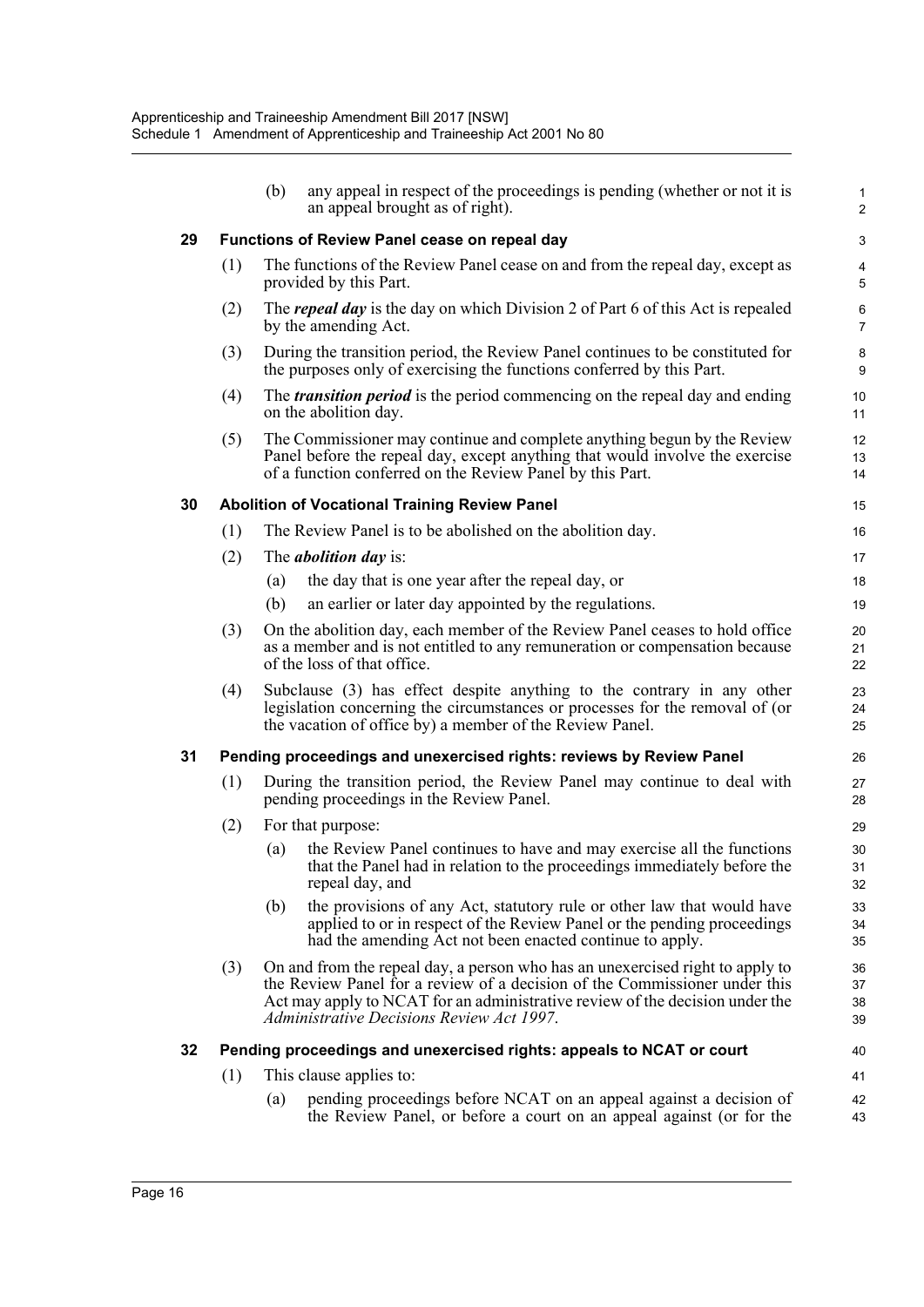judicial review of) a decision of NCAT determining an appeal under this Act, and

- (b) an unexercised right to appeal to NCAT against a decision of the Review Panel, or to appeal to a court against a decision of NCAT determining an appeal under this Act.
- (2) On and from the repeal day:
	- (a) the appeal body in which proceedings are pending may continue to deal with the proceedings until they are concluded, and
	- (b) a person who has an unexercised appeal right may appeal against the decision to which that right relates to the appeal body to which the decision was originally appealable.
- (3) For those purposes:
	- (a) the appeal body continues to have and may exercise all the functions that the appeal body had in relation to the pending proceedings or appeal immediately before the repeal day, and
	- (b) the provisions of any Act, statutory rule or other law (including provisions concerning the time within which to appeal) that would have applied to or in respect of the pending proceedings or appeal had the amending Act not been enacted continue to apply.

### **33 Training plans**

- (1) Section 12A, as inserted by the amending Act, applies in respect of an existing apprenticeship or traineeship as if a reference to the compliance period were a reference to the period of 12 weeks commencing on the day on which that section commences.
- (2) Section 7 (5A), as inserted by the amending Act, extends to an application for an apprenticeship or traineeship made but not determined before the commencement of that subsection.
- (3) In this clause:

*compliance period* means the period of 12 weeks after notification of approval of the establishment of an apprenticeship or traineeship.

*existing apprenticeship or traineeship* means an apprenticeship or traineeship in force immediately before commencement of section 12A.

### **34 Complaints**

- (1) This clause applies to a complaint made under section 39 but not finally determined before the repeal day.
- (2) The following provisions apply to a complaint made by a party to an apprenticeship or traineeship that was not settled or referred to the Review Panel under section 40 before the repeal day:
	- (a) section 40 (1), as in force immediately before its substitution by the amending Act, continues to apply to the complaint,
	- (b) if a settlement is not achievable, the Commissioner is to deal with the complaint in accordance with Part 4 of the Act, as amended by the amending Act.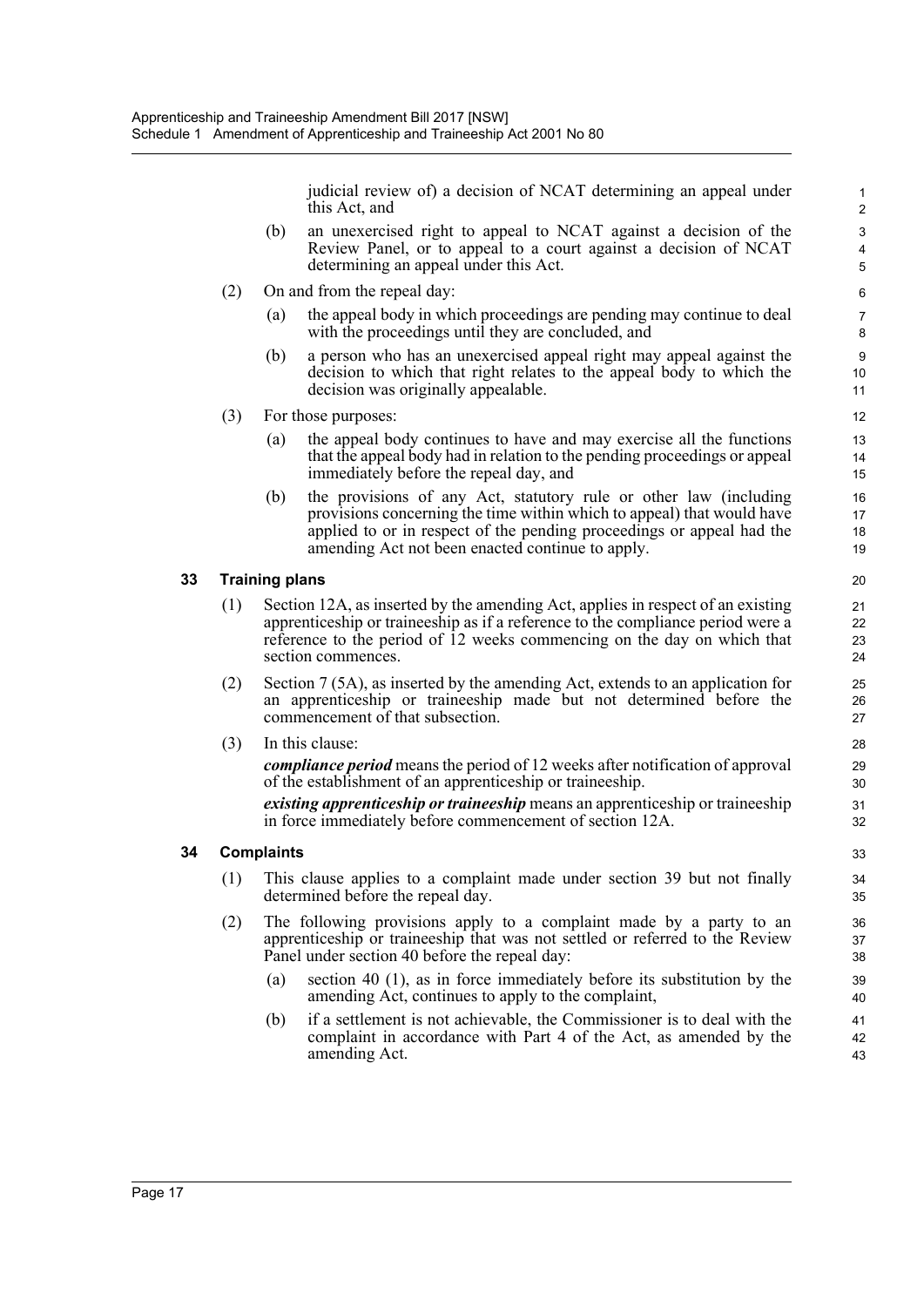|        | 35                                                                                                                                                            |                                | Suspension and cancellation of apprenticeships and traineeships                                                                                                                                                                                                                                                                                              | $\mathbf{1}$                        |
|--------|---------------------------------------------------------------------------------------------------------------------------------------------------------------|--------------------------------|--------------------------------------------------------------------------------------------------------------------------------------------------------------------------------------------------------------------------------------------------------------------------------------------------------------------------------------------------------------|-------------------------------------|
|        |                                                                                                                                                               | (1)                            | Except as provided by this clause, section 22, as substituted by the amending<br>Act, applies to any apprenticeship or traineeship in force immediately before<br>the substitution.                                                                                                                                                                          | $\boldsymbol{2}$<br>3<br>4          |
|        |                                                                                                                                                               | (2)                            | Section 22, as in force immediately before its substitution by the amending<br>Act, continues to apply to any application for suspension or cancellation of an<br>apprenticeship or traineeship made but not finally determined before the<br>substitution.                                                                                                  | 5<br>$\,6\,$<br>$\overline{7}$<br>8 |
|        | 36                                                                                                                                                            |                                | <b>Trade recognition and assessment</b>                                                                                                                                                                                                                                                                                                                      | 9                                   |
|        |                                                                                                                                                               | (1)                            | An amendment made by the amending Act to section 23 applies to any<br>apprentice or trainee who completes his or her term of apprenticeship or<br>traineeship after the commencement of the amendment.                                                                                                                                                       | 10<br>11<br>12                      |
|        |                                                                                                                                                               | (2)                            | Sections 36 and 37, as in force immediately before their substitution by the<br>amending Act, continue to apply to any application made under those sections<br>but not determined before the substitution. However, on and from the repeal<br>day, any reference in those sections to the Review Panel is to be read as a<br>reference to the Commissioner. | 13<br>14<br>15<br>16<br>17          |
|        | 37                                                                                                                                                            | <b>Trainee apprenticeships</b> |                                                                                                                                                                                                                                                                                                                                                              | 18                                  |
|        |                                                                                                                                                               |                                | Section 7 (5D), as inserted by the amending Act, does not affect:                                                                                                                                                                                                                                                                                            | 19                                  |
|        |                                                                                                                                                               |                                | any existing trainee apprenticeship not completed before the<br>(a)<br>commencement of that subsection, or                                                                                                                                                                                                                                                   | 20<br>21                            |
|        |                                                                                                                                                               |                                | any application for a trainee apprenticeship made but not determined<br>(b)<br>before that commencement.                                                                                                                                                                                                                                                     | 22<br>23                            |
|        | 38                                                                                                                                                            |                                | <b>Vocational training guidelines</b>                                                                                                                                                                                                                                                                                                                        | 24                                  |
|        |                                                                                                                                                               |                                | Any vocational training guideline issued by the Secretary under section 4 and<br>in force immediately before the amendment of that section by the amending<br>Act is taken to have been issued by the Commissioner.                                                                                                                                          | 25<br>26<br>27                      |
| $[74]$ |                                                                                                                                                               | <b>Dictionary</b>              |                                                                                                                                                                                                                                                                                                                                                              | 28                                  |
|        | Omit the definitions of <i>certificate of completion</i> , <i>craft certificate</i> , <i>full apprenticeship</i> ,<br><i>public servant and Review Panel.</i> |                                |                                                                                                                                                                                                                                                                                                                                                              | 29<br>30                            |
|        | Insert in appropriate order:                                                                                                                                  |                                |                                                                                                                                                                                                                                                                                                                                                              |                                     |
|        | <i>prohibition order</i> —see section 53.                                                                                                                     |                                |                                                                                                                                                                                                                                                                                                                                                              | 32                                  |
|        |                                                                                                                                                               |                                | <i>relevant registered training organisation</i> , in relation to an apprenticeship or<br>traineeship, means the registered training organisation by which the training<br>is, or is to be, provided.                                                                                                                                                        | 33<br>34<br>35                      |
|        |                                                                                                                                                               |                                | <i>training plan—see section 12A.</i>                                                                                                                                                                                                                                                                                                                        | 36                                  |
| $[75]$ |                                                                                                                                                               |                                | Dictionary, definitions of "certificate of proficiency" and "qualified tradesperson"                                                                                                                                                                                                                                                                         | 37                                  |
|        |                                                                                                                                                               |                                | Omit ", 36" wherever occurring.                                                                                                                                                                                                                                                                                                                              | 38                                  |
| $[76]$ |                                                                                                                                                               |                                | Dictionary, paragraph (b) of the definition of "industrial award or agreement"                                                                                                                                                                                                                                                                               | 39                                  |
|        |                                                                                                                                                               |                                | Insert "the Fair Work Act 2009 of the Commonwealth or" after "provisions of".                                                                                                                                                                                                                                                                                | 40                                  |
| $[77]$ |                                                                                                                                                               |                                | Dictionary, definition of "probationary period"                                                                                                                                                                                                                                                                                                              | 41                                  |
|        |                                                                                                                                                               |                                | Omit "or Review Panel's" wherever occurring.                                                                                                                                                                                                                                                                                                                 | 42                                  |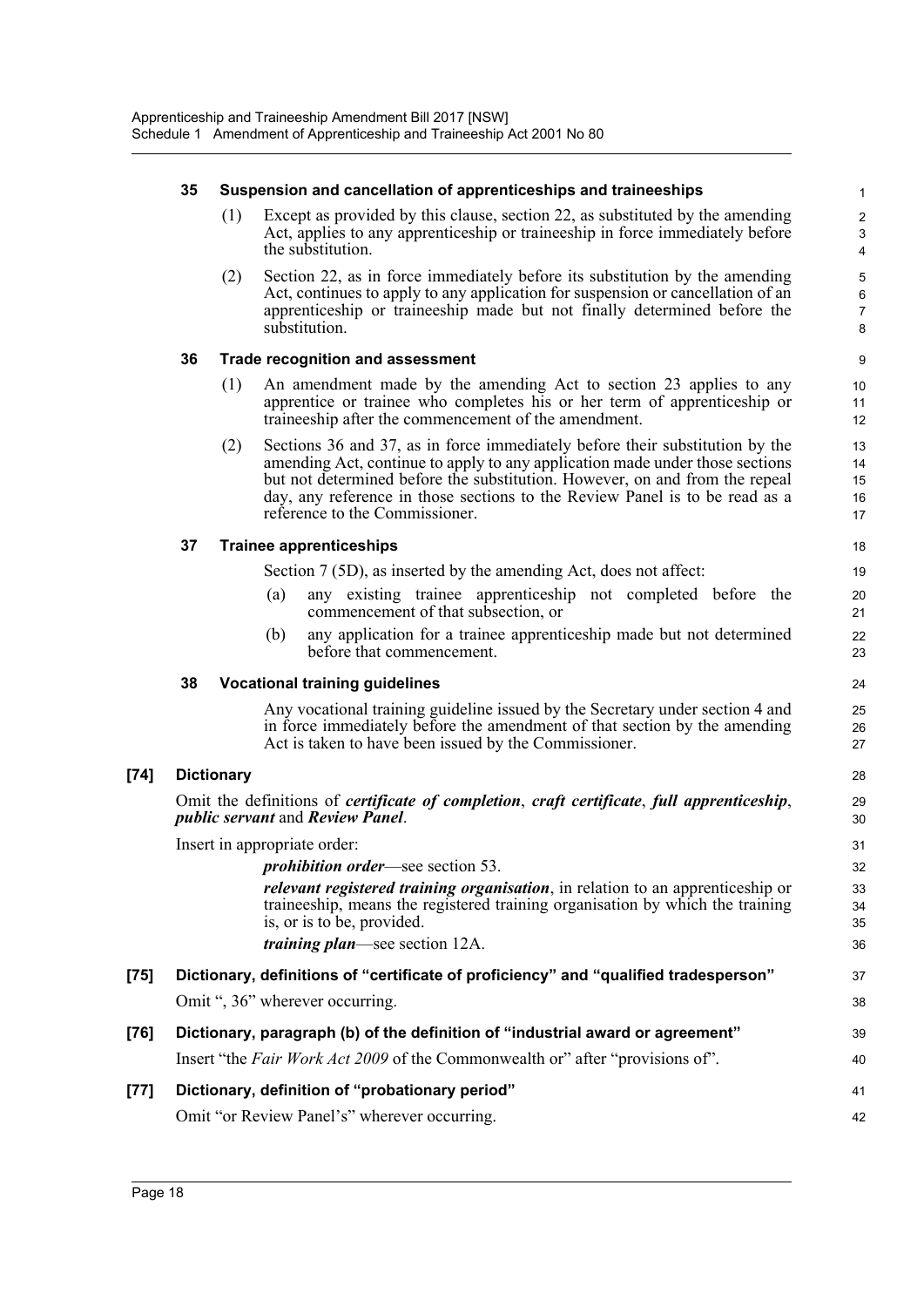| [78] | Dictionary, definition of "prohibited employer"                                                 | $\mathbf{1}$   |
|------|-------------------------------------------------------------------------------------------------|----------------|
|      | Omit "an order is in force under section 53". Insert instead "a prohibition order is in force". | $\mathcal{P}$  |
| [79] | Dictionary, paragraphs (a) and (b) of the definition of "qualified tradesperson"                | 3              |
|      | Omit "craft certificate or" wherever occurring.                                                 | $\overline{4}$ |